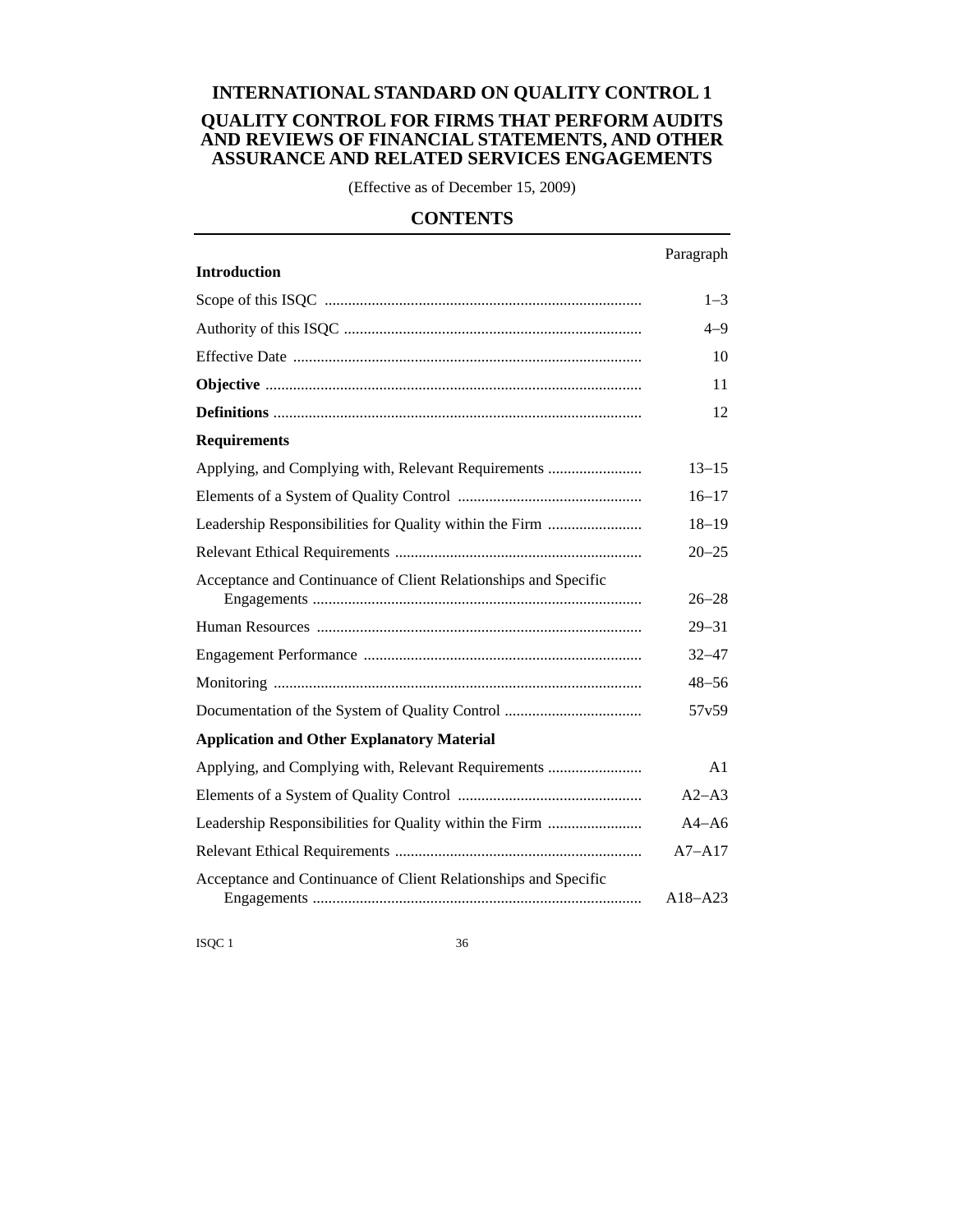QUALITY CONTROL FOR FIRMS THAT PERFORM AUDITS AND REVIEWS OF FINANCIAL STATEMENTS, AND OTHER ASSURANCE AND RELATED SERVICES ENGAGEMENTS

| $A24 - A31$ |
|-------------|
| A32–A63     |
| A64-A72     |
|             |

International Standard on Quality Control (ISQC) 1, "Quality Control for Firms that Perform Audits and Reviews of Financial Statements, and Other Assurance and Related Services Engagements" should be read in conjunction with ISA 200, "Overall Objectives of the Independent Auditor and the Conduct of an Audit in Accordance with International Standards on Auditing."

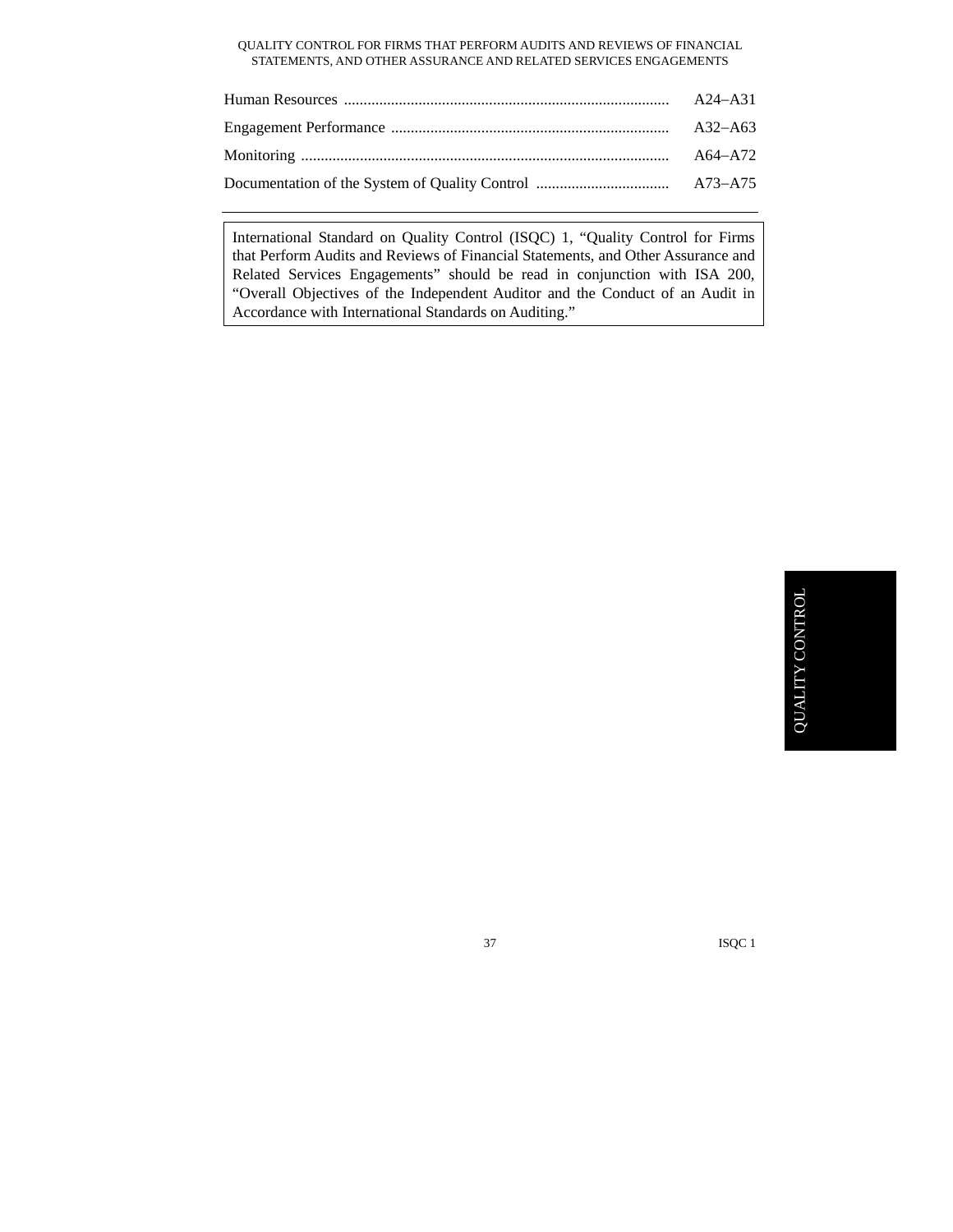# **Introduction**

# **Scope of this ISQC**

- 1. This International Standard on Quality Control (ISQC) deals with a firm's responsibilities for its system of quality control for audits and reviews of financial statements, and other assurance and related services engagements. This ISQC is to be read in conjunction with relevant ethical requirements.
- 2. Other pronouncements of the International Auditing and Assurance Standards Board (IAASB) set out additional standards and guidance on the responsibilities of firm personnel regarding quality control procedures for specific types of engagements. ISA  $220$ ,<sup>1</sup> for example, deals with quality control procedures for audits of financial statements.
- 3. A system of quality control consists of policies designed to achieve the objective set out in paragraph 11 and the procedures necessary to implement and monitor compliance with those policies.

# **Authority of this ISQC**

- 4. This ISQC applies to all firms of professional accountants in respect of audits and reviews of financial statements, and other assurance and related services engagements. The nature and extent of the policies and procedures developed by an individual firm to comply with this ISQC will depend on various factors such as the size and operating characteristics of the firm, and whether it is part of a network.
- 5. This ISQC contains the objective of the firm in following the ISQC, and requirements designed to enable the firm to meet that stated objective. In addition, it contains related guidance in the form of application and other explanatory material, as discussed further in paragraph 8, and introductory material that provides context relevant to a proper understanding of the ISQC, and definitions.
- 6. The objective provides the context in which the requirements of this ISQC are set, and is intended to assist the firm in:
	- Understanding what needs to be accomplished; and
	- Deciding whether more needs to be done to achieve the objective.
- 7. The requirements of this ISQC are expressed using "shall."
- 8. Where necessary, the application and other explanatory material provides further explanation of the requirements and guidance for carrying them out. In particular, it may:

 $ISQC 1$  38

|<br>|<br>|

ISA 220, "Quality Control for an Audit of Financial Statements."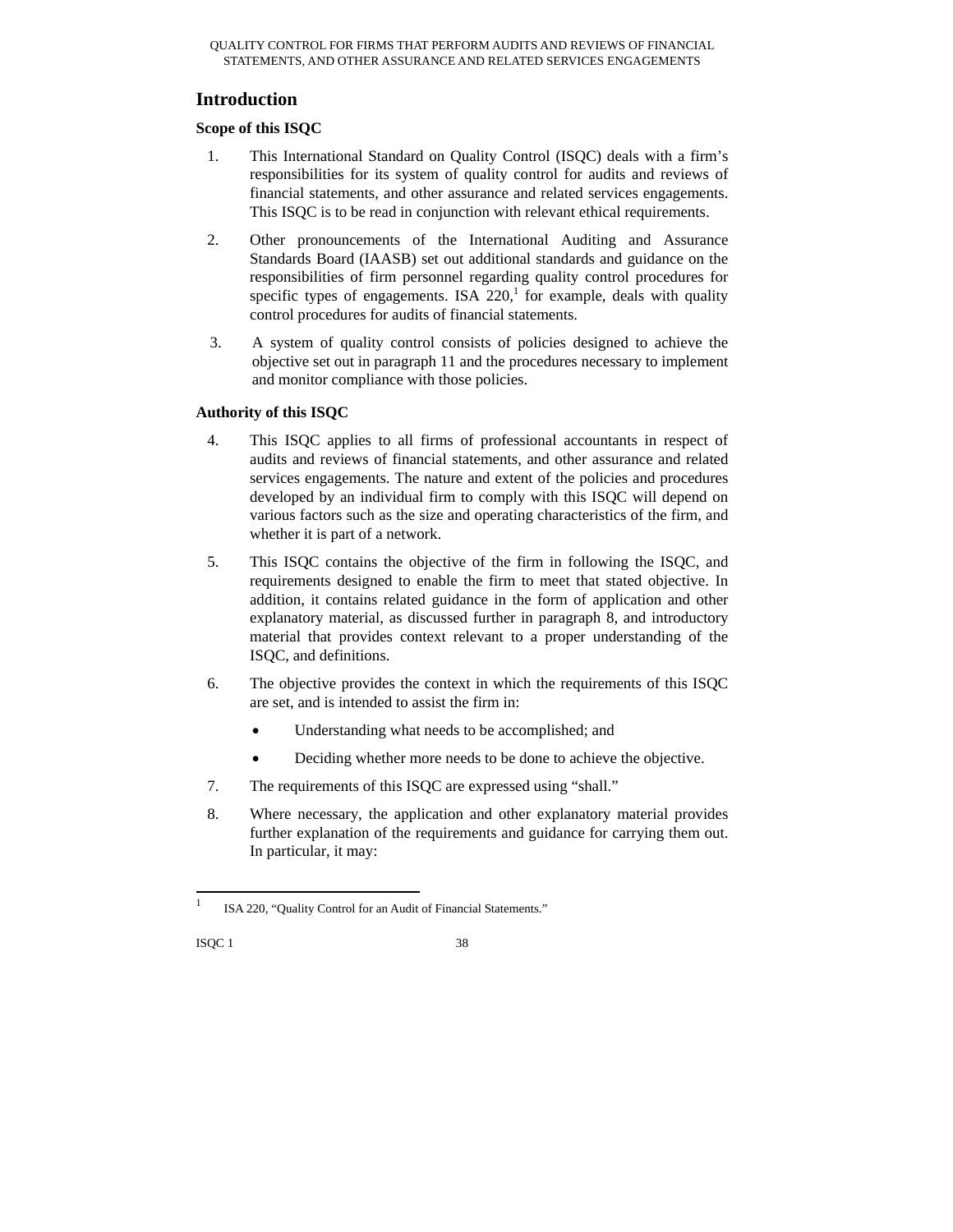- Explain more precisely what a requirement means or is intended to cover; and
- Include examples of policies and procedures that may be appropriate in the circumstances.

While such guidance does not in itself impose a requirement, it is relevant to the proper application of the requirements. The application and other explanatory material may also provide background information on matters addressed in this ISQC. Where appropriate, additional considerations specific to public sector audit organizations or smaller firms are included within the application and other explanatory material. These additional considerations assist in the application of the requirements in this ISQC. They do not, however, limit or reduce the responsibility of the firm to apply and comply with the requirements in this ISQC.

9. This ISQC includes, under the heading "Definitions," a description of the meanings attributed to certain terms for purposes of this ISQC. These are provided to assist in the consistent application and interpretation of this ISQC, and are not intended to override definitions that may be established for other purposes, whether in law, regulation or otherwise. The Glossary of Terms relating to International Standards issued by the IAASB in the *Handbook of International Quality Control, Auditing, Review, Other Assurance, and Related Services Pronouncements* published by IFAC includes the terms defined in this ISQC. It also includes descriptions of other terms found in this ISQC to assist in common and consistent interpretation and translation.

# **Effective Date**

10. Systems of quality control in compliance with this ISQC are required to be established by December 15, 2009.

# **Objective**

- 11. The objective of the firm is to establish and maintain a system of quality control to provide it with reasonable assurance that:
	- (a) The firm and its personnel comply with professional standards and applicable legal and regulatory requirements; and
	- (b) Reports issued by the firm or engagement partners are appropriate in the circumstances.

## **Definitions**

12. In this ISQC, the following terms have the meanings attributed below: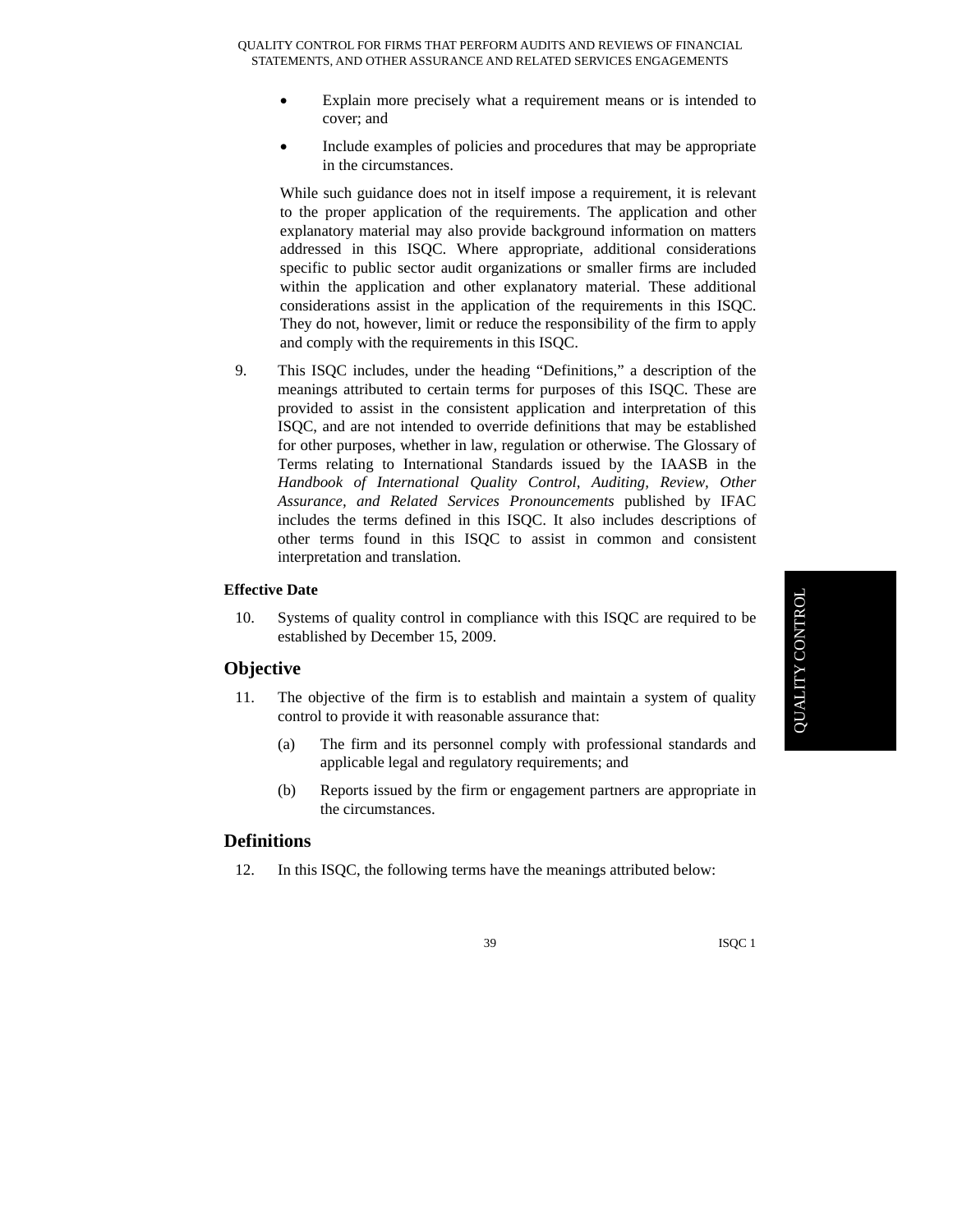- (a) Date of report The date selected by the practitioner to date the report.
- (b) Engagement documentation The record of work performed, results obtained, and conclusions the practitioner reached (terms such as "working papers" or "workpapers" are sometimes used).
- (c) Engagement partner<sup>2</sup> The partner or other person in the firm who is responsible for the engagement and its performance, and for the report that is issued on behalf of the firm, and who, where required, has the appropriate authority from a professional, legal or regulatory body.
- (d) Engagement quality control review A process designed to provide an objective evaluation, on or before the date of the report, of the significant judgments the engagement team made and the conclusions it reached in formulating the report. The engagement quality control review process is for audits of financial statements of listed entities, and those other engagements, if any, for which the firm has determined an engagement quality control review is required.
- (e) Engagement quality control reviewer A partner, other person in the firm, suitably qualified external person, or a team made up of such individuals, none of whom is part of the engagement team, with sufficient and appropriate experience and authority to objectively evaluate the significant judgments the engagement team made and the conclusions it reached in formulating the report.
- (f) Engagement team All partners and staff performing the engagement, and any individuals engaged by the firm or a network firm who perform procedures on the engagement. This excludes external experts engaged by the firm or a network firm.
- (g) Firm A sole practitioner, partnership or corporation or other entity of professional accountants.
- (h) Inspection In relation to completed engagements, procedures designed to provide evidence of compliance by engagement teams with the firm's quality control policies and procedures.
- (i) Listed entity An entity whose shares, stock or debt are quoted or listed on a recognized stock exchange, or are marketed under the regulations of a recognized stock exchange or other equivalent body.
- (j) Monitoring A process comprising an ongoing consideration and evaluation of the firm's system of quality control, including a periodic inspection of a selection of completed engagements,

 $\text{ISQC 1}$  40

 $\frac{1}{2}$ 

 <sup>&</sup>quot;Engagement partner," "partner," and "firm" should be read as referring to their public sector equivalents where relevant.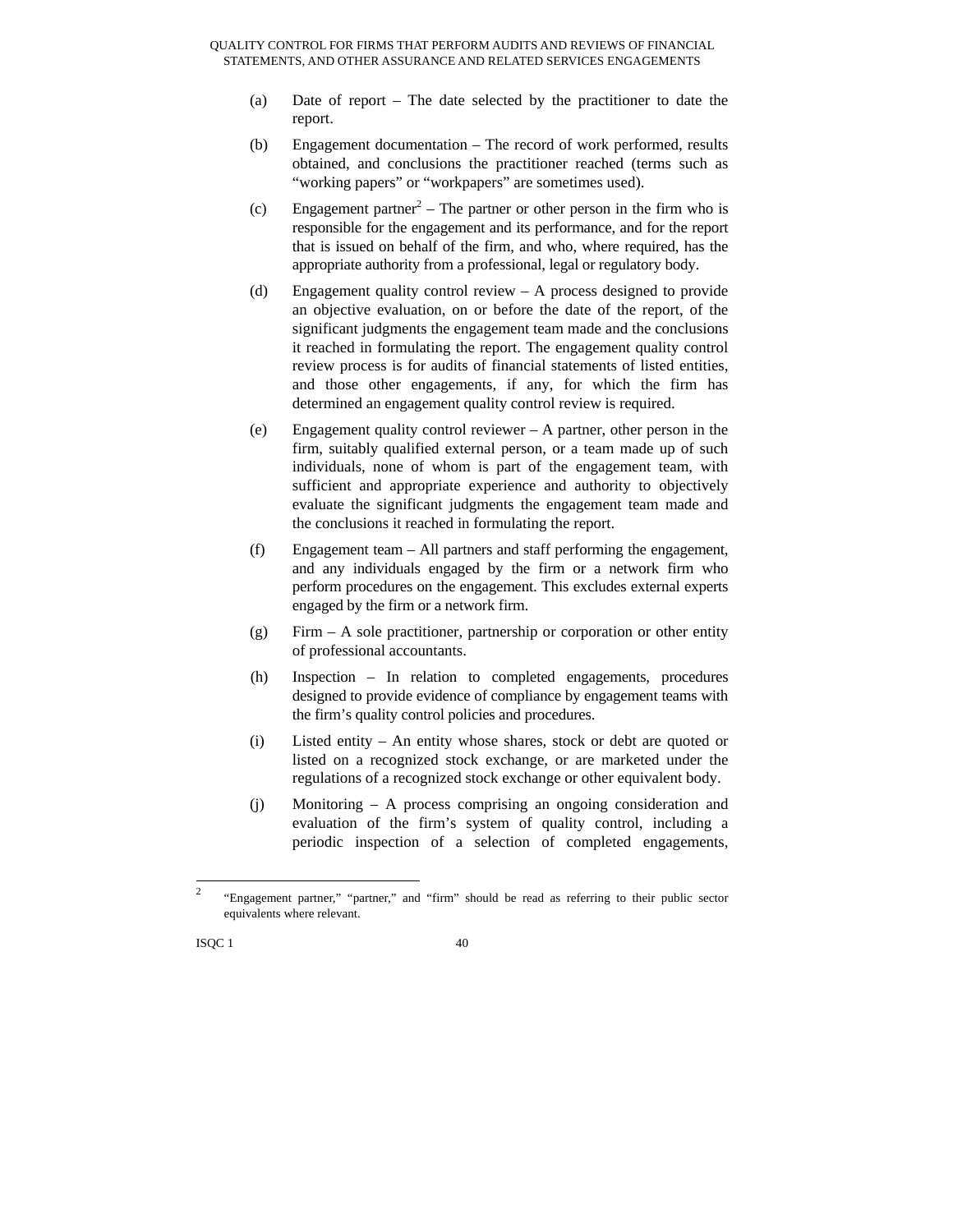designed to provide the firm with reasonable assurance that its system of quality control is operating effectively.

- (k) Network firm  $A$  firm or entity that belongs to a network.
- (l) Network A larger structure:
	- (i) That is aimed at cooperation, and
	- (ii) That is clearly aimed at profit or cost-sharing or shares common ownership, control or management, common quality control policies and procedures, common business strategy, the use of a common brand name, or a significant part of professional resources.
- (m) Partner Any individual with authority to bind the firm with respect to the performance of a professional services engagement.
- (n) Personnel Partners and staff.
- (o) Professional standards IAASB Engagement Standards, as defined in the IAASB's *Preface to the International Standards on Quality Control, Auditing, Review, Other Assurance and Related Services*, and relevant ethical requirements.
- (p) Reasonable assurance In the context of this ISQC, a high, but not absolute, level of assurance.
- (q) Relevant ethical requirements Ethical requirements to which the engagement team and engagement quality control reviewer are subject, which ordinarily comprise Parts A and B of the International Ethics Standards Board for Accountants' *Code of Ethics for Professional Accountants* (IESBA Code) together with national requirements that are more restrictive.
- (r) Staff Professionals, other than partners, including any experts the firm employs.
- (s) Suitably qualified external person An individual outside the firm with the competence and capabilities to act as an engagement partner, for example, a partner of another firm, or an employee (with appropriate experience) of either a professional accountancy body whose members may perform audits and reviews of historical financial information, or other assurance or related services engagements, or of an organization that provides relevant quality control services.

# **Requirements**

#### **Applying, and Complying with, Relevant Requirements**

13. Personnel within the firm responsible for establishing and maintaining the firm's system of quality control shall have an understanding of the entire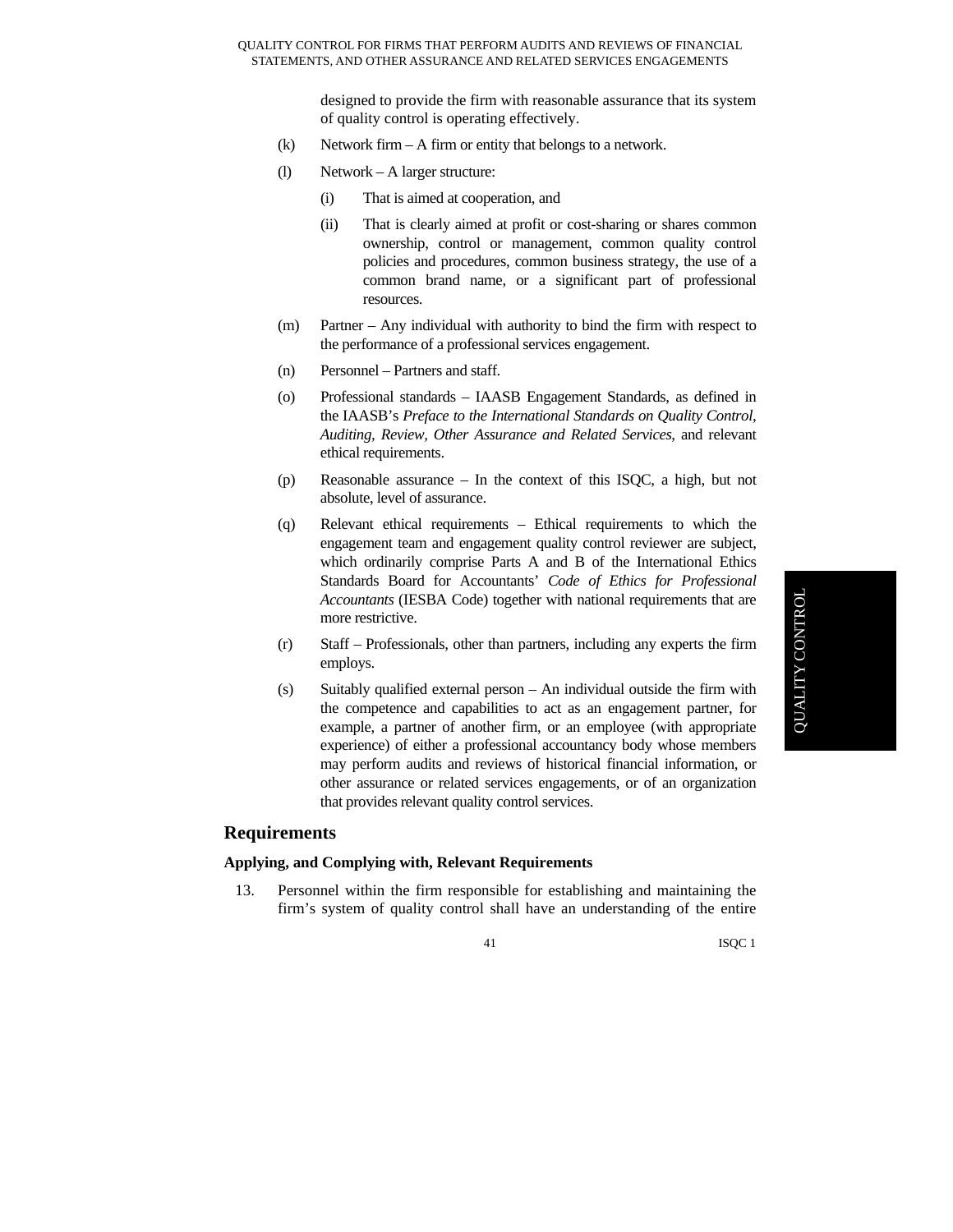text of this ISQC, including its application and other explanatory material, to understand its objective and to apply its requirements properly.

- 14. The firm shall comply with each requirement of this ISQC unless, in the circumstances of the firm, the requirement is not relevant to the services provided in respect of audits and reviews of financial statements, and other assurance and related services engagements. (Ref: Para. A1)
- 15. The requirements are designed to enable the firm to achieve the objective stated in this ISQC. The proper application of the requirements is therefore expected to provide a sufficient basis for the achievement of the objective. However, because circumstances vary widely and all such circumstances cannot be anticipated, the firm shall consider whether there are particular matters or circumstances that require the firm to establish policies and procedures in addition to those required by this ISQC to meet the stated objective.

# **Elements of a System of Quality Control**

- 16. The firm shall establish and maintain a system of quality control that includes policies and procedures that address each of the following elements:
	- (a) Leadership responsibilities for quality within the firm.
	- (b) Relevant ethical requirements.
	- (c) Acceptance and continuance of client relationships and specific engagements.
	- (d) Human resources.
	- (e) Engagement performance.
	- (f) Monitoring.
- 17. The firm shall document its policies and procedures and communicate them to the firm's personnel. (Ref: Para. A2–A3)

# **Leadership Responsibilities for Quality within the Firm**

- 18. The firm shall establish policies and procedures designed to promote an internal culture recognizing that quality is essential in performing engagements. Such policies and procedures shall require the firm's chief executive officer (or equivalent) or, if appropriate, the firm's managing board of partners (or equivalent) to assume ultimate responsibility for the firm's system of quality control. (Ref: Para. A4–A5)
- 19. The firm shall establish policies and procedures such that any person or persons assigned operational responsibility for the firm's system of quality control by the firm's chief executive officer or managing board of partners has sufficient and appropriate experience and ability, and the necessary authority, to assume that responsibility. (Ref: Para. A6)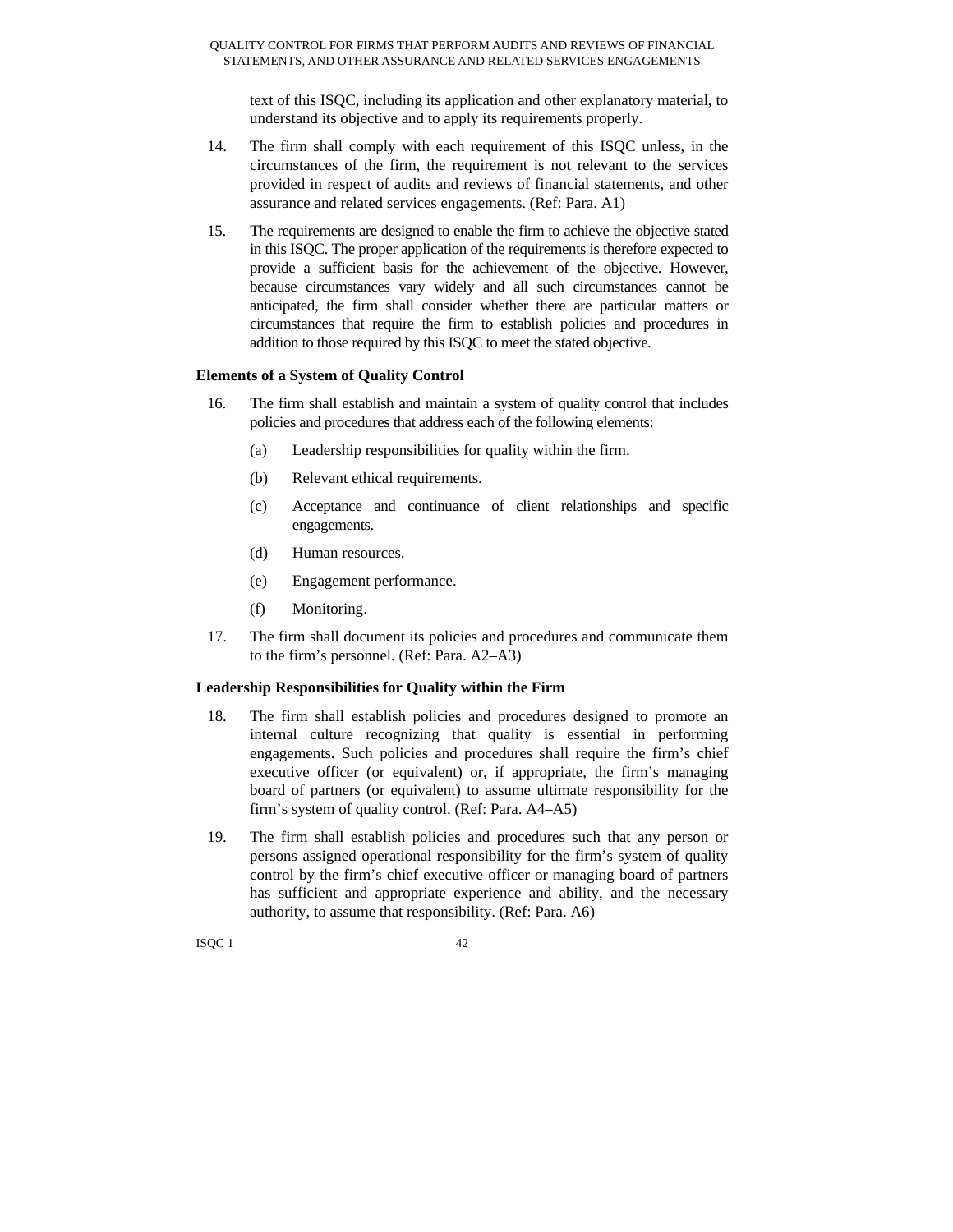## **Relevant Ethical Requirements**

20. The firm shall establish policies and procedures designed to provide it with reasonable assurance that the firm and its personnel comply with relevant ethical requirements. (Ref: Para. A7–A10)

### *Independence*

- 21. The firm shall establish policies and procedures designed to provide it with reasonable assurance that the firm, its personnel and, where applicable, others subject to independence requirements (including network firm personnel) maintain independence where required by relevant ethical requirements. Such policies and procedures shall enable the firm to: (Ref: Para. A10)
	- (a) Communicate its independence requirements to its personnel and, where applicable, others subject to them; and
	- (b) Identify and evaluate circumstances and relationships that create threats to independence, and to take appropriate action to eliminate those threats or reduce them to an acceptable level by applying safeguards, or, if considered appropriate, to withdraw from the engagement, where withdrawal is possible under applicable law or regulation.
- 22. Such policies and procedures shall require: (Ref: Para. A10)
	- (a) Engagement partners to provide the firm with relevant information about client engagements, including the scope of services, to enable the firm to evaluate the overall impact, if any, on independence requirements;
	- (b) Personnel to promptly notify the firm of circumstances and relationships that create a threat to independence so that appropriate action can be taken; and
	- (c) The accumulation and communication of relevant information to appropriate personnel so that:
		- (i) The firm and its personnel can readily determine whether they satisfy independence requirements;
		- (ii) The firm can maintain and update its records relating to independence; and
		- (iii) The firm can take appropriate action regarding identified threats to independence that are not at an acceptable level.
- 23. The firm shall establish policies and procedures designed to provide it with reasonable assurance that it is notified of breaches of independence requirements, and to enable it to take appropriate actions to resolve such situations. The policies and procedures shall include requirements for: (Ref: Para. A10)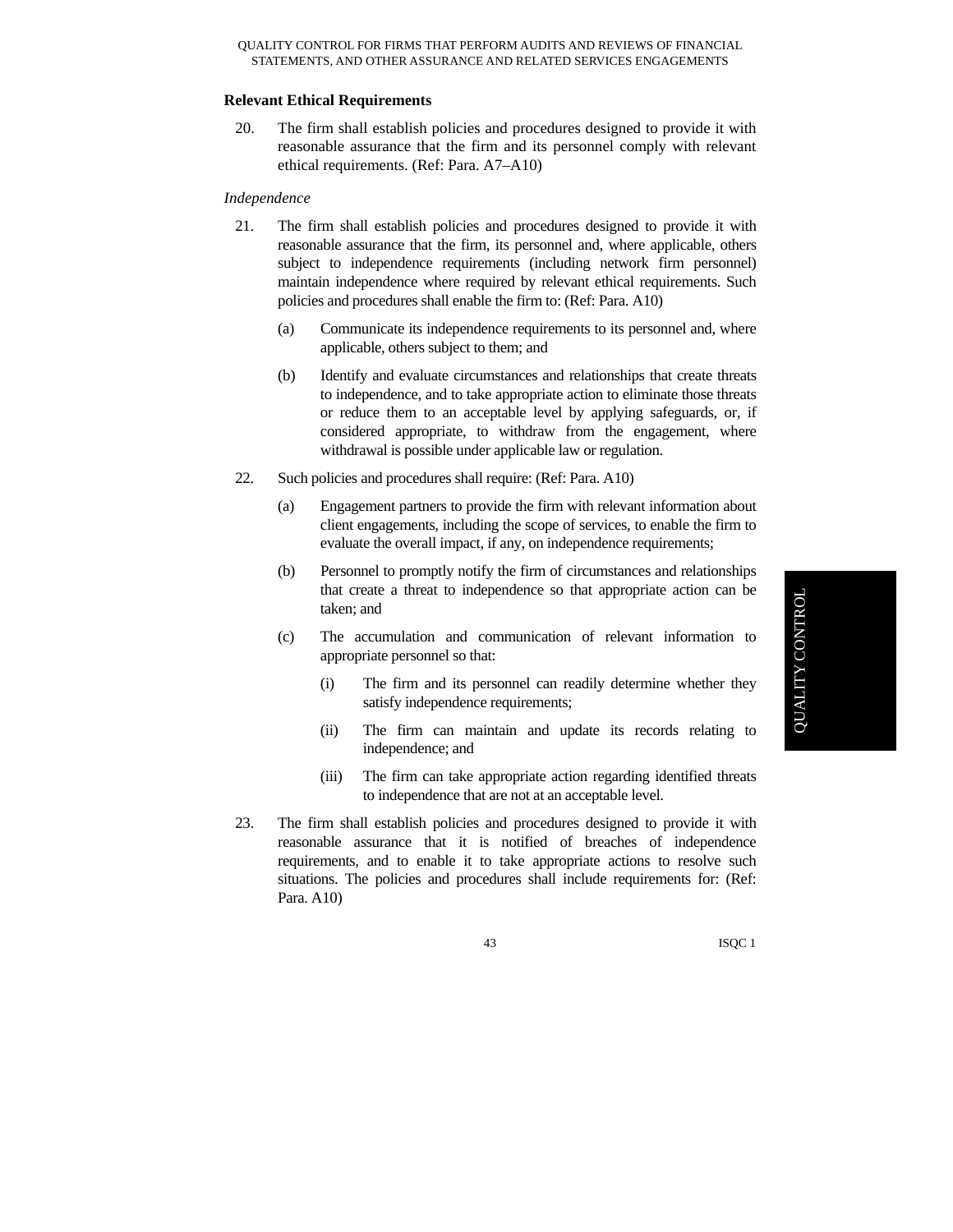- (a) Personnel to promptly notify the firm of independence breaches of which they become aware;
- (b) The firm to promptly communicate identified breaches of these policies and procedures to:
	- (i) The engagement partner who, with the firm, needs to address the breach; and
	- (ii) Other relevant personnel in the firm and, where appropriate, the network, and those subject to the independence requirements who need to take appropriate action; and
- (c) Prompt communication to the firm, if necessary, by the engagement partner and the other individuals referred to in subparagraph 23(b)(ii) of the actions taken to resolve the matter, so that the firm can determine whether it should take further action.
- 24. At least annually, the firm shall obtain written confirmation of compliance with its policies and procedures on independence from all firm personnel required to be independent by relevant ethical requirements. (Ref: Para. A10–A11)
- 25. The firm shall establish policies and procedures: (Ref: Para. A10)
	- (a) Setting out criteria for determining the need for safeguards to reduce the familiarity threat to an acceptable level when using the same senior personnel on an assurance engagement over a long period of time; and
	- (b) Requiring, for audits of financial statements of listed entities, the rotation of the engagement partner and the individuals responsible for engagement quality control review, and, where applicable, others subject to rotation requirements, after a specified period in compliance with relevant ethical requirements. (Ref: Para. A12–A17)

# **Acceptance and Continuance of Client Relationships and Specific Engagements**

- 26. The firm shall establish policies and procedures for the acceptance and continuance of client relationships and specific engagements, designed to provide the firm with reasonable assurance that it will only undertake or continue relationships and engagements where the firm:
	- (a) Is competent to perform the engagement and has the capabilities, including time and resources, to do so; (Ref: Para. A18, A23)
	- (b) Can comply with relevant ethical requirements; and
	- (c) Has considered the integrity of the client, and does not have information that would lead it to conclude that the client lacks integrity. (Ref: Para. A19–A20, A23)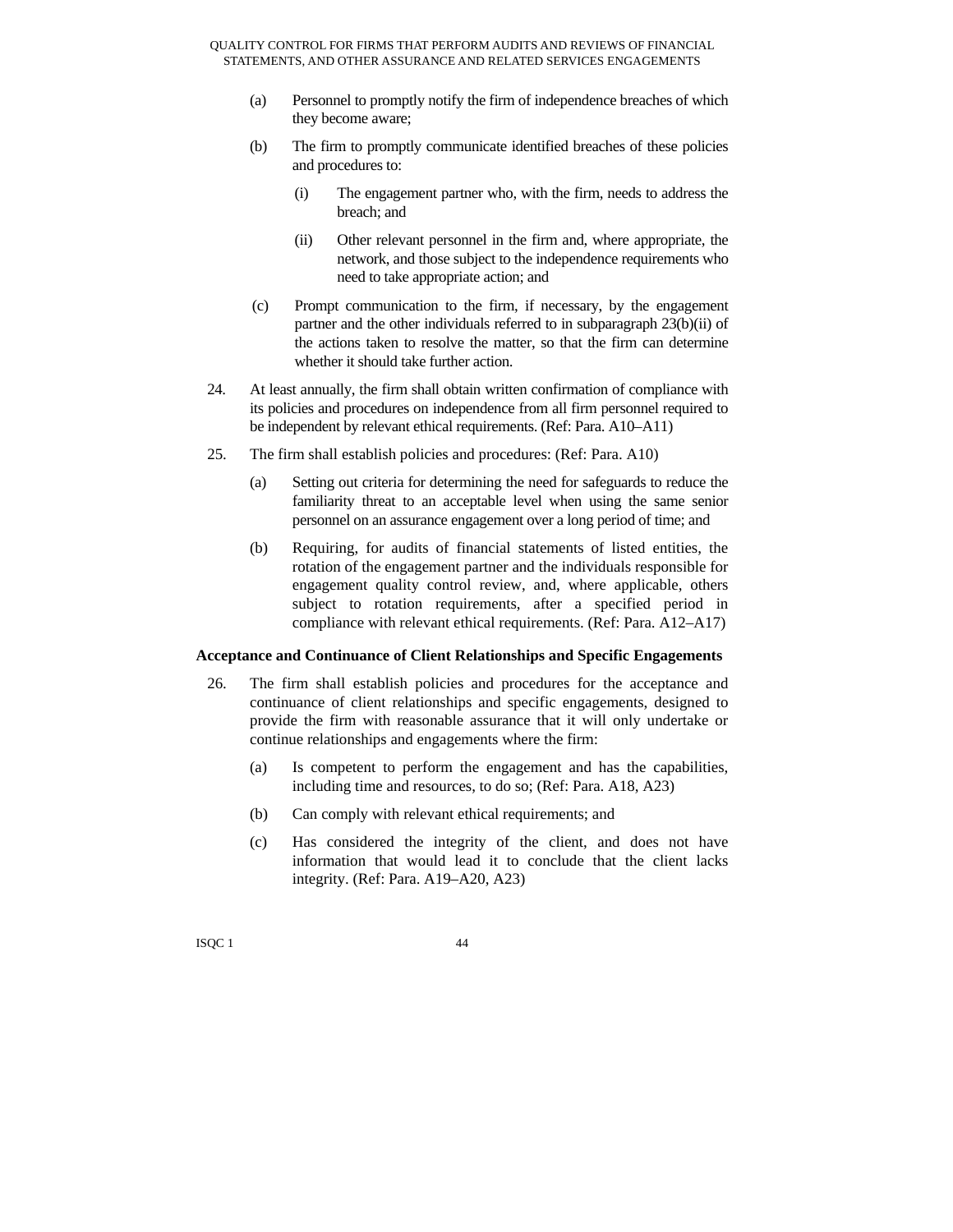- 27. Such policies and procedures shall require:
	- (a) The firm to obtain such information as it considers necessary in the circumstances before accepting an engagement with a new client, when deciding whether to continue an existing engagement, and when considering acceptance of a new engagement with an existing client. (Ref: Para. A21, A23)
	- (b) If a potential conflict of interest is identified in accepting an engagement from a new or an existing client, the firm to determine whether it is appropriate to accept the engagement.
	- (c) If issues have been identified, and the firm decides to accept or continue the client relationship or a specific engagement, the firm to document how the issues were resolved.
- 28. The firm shall establish policies and procedures on continuing an engagement and the client relationship, addressing the circumstances where the firm obtains information that would have caused it to decline the engagement had that information been available earlier. Such policies and procedures shall include consideration of:
	- (a) The professional and legal responsibilities that apply to the circumstances, including whether there is a requirement for the firm to report to the person or persons who made the appointment or, in some cases, to regulatory authorities; and
	- (b) The possibility of withdrawing from the engagement or from both the engagement and the client relationship. (Ref: Para. A22–A23)

## **Human Resources**

- 29. The firm shall establish policies and procedures designed to provide it with reasonable assurance that it has sufficient personnel with the competence, capabilities, and commitment to ethical principles necessary to:
	- (a) Perform engagements in accordance with professional standards and applicable legal and regulatory requirements; and
	- (b) Enable the firm or engagement partners to issue reports that are appropriate in the circumstances. (Ref: Para. A24–A29)

#### *Assignment of Engagement Teams*

- 30. The firm shall assign responsibility for each engagement to an engagement partner and shall establish policies and procedures requiring that:
	- (a) The identity and role of the engagement partner are communicated to key members of client management and those charged with governance;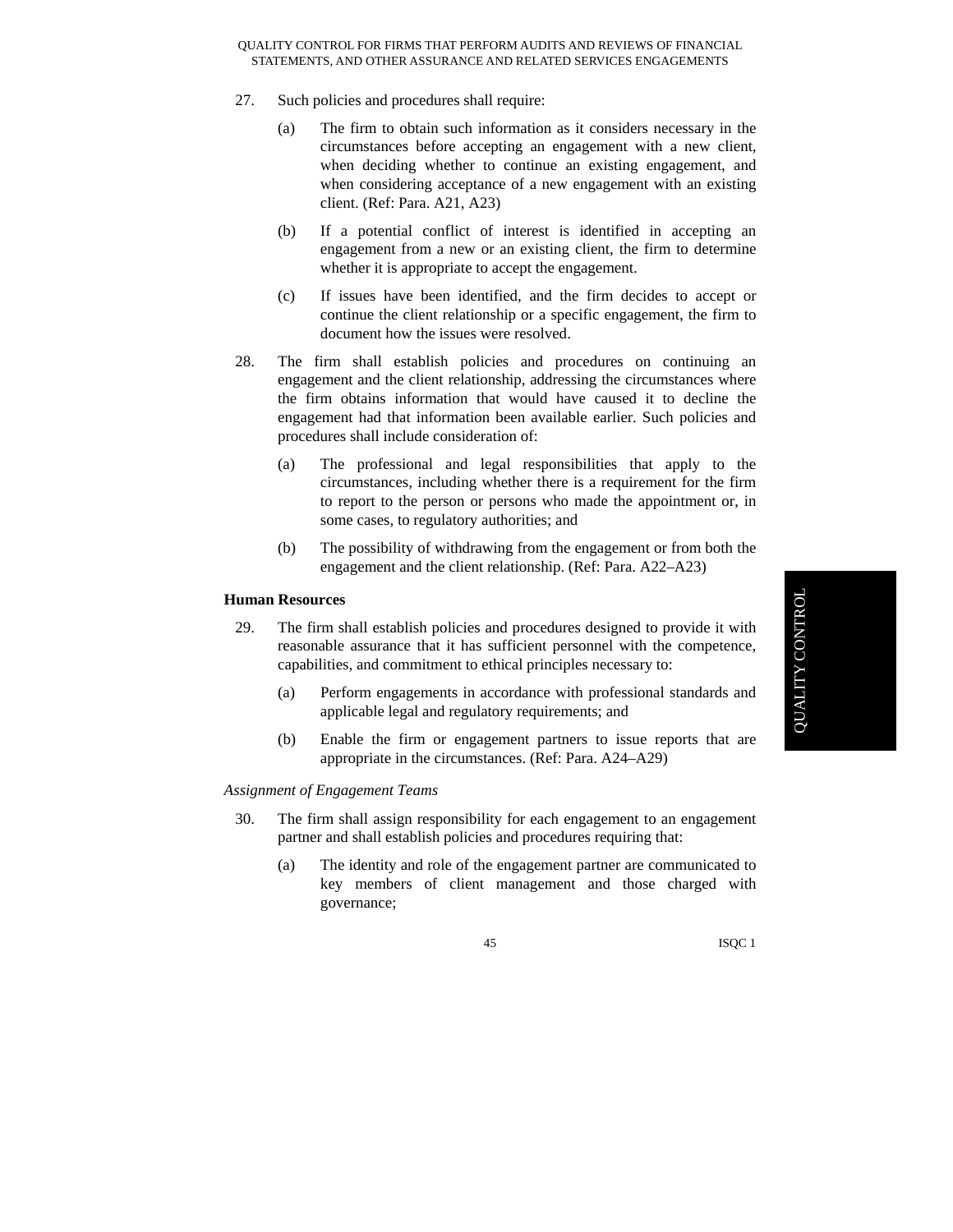- (b) The engagement partner has the appropriate competence, capabilities, and authority to perform the role; and
- (c) The responsibilities of the engagement partner are clearly defined and communicated to that partner. (Ref: Para. A30)
- 31. The firm shall also establish policies and procedures to assign appropriate personnel with the necessary competence, and capabilities to:
	- (a) Perform engagements in accordance with professional standards and applicable legal and regulatory requirements; and
	- (b) Enable the firm or engagement partners to issue reports that are appropriate in the circumstances. (Ref: Para. A31)

### **Engagement Performance**

- 32. The firm shall establish policies and procedures designed to provide it with reasonable assurance that engagements are performed in accordance with professional standards and applicable legal and regulatory requirements, and that the firm or the engagement partner issue reports that are appropriate in the circumstances. Such policies and procedures shall include:
	- (a) Matters relevant to promoting consistency in the quality of engagement performance; (Ref: Para. A32–A33)
	- (b) Supervision responsibilities; and (Ref: Para. A34)
	- (c) Review responsibilities. (Ref: Para. A35)
- 33. The firm's review responsibility policies and procedures shall be determined on the basis that work of less experienced team members is reviewed by more experienced engagement team members.

#### *Consultation*

- 34. The firm shall establish policies and procedures designed to provide it with reasonable assurance that:
	- (a) Appropriate consultation takes place on difficult or contentious matters;
	- (b) Sufficient resources are available to enable appropriate consultation to take place;
	- (c) The nature and scope of, and conclusions resulting from, such consultations are documented and are agreed by both the individual seeking consultation and the individual consulted; and
	- (d) Conclusions resulting from consultations are implemented. (Ref: Para. A36–A40)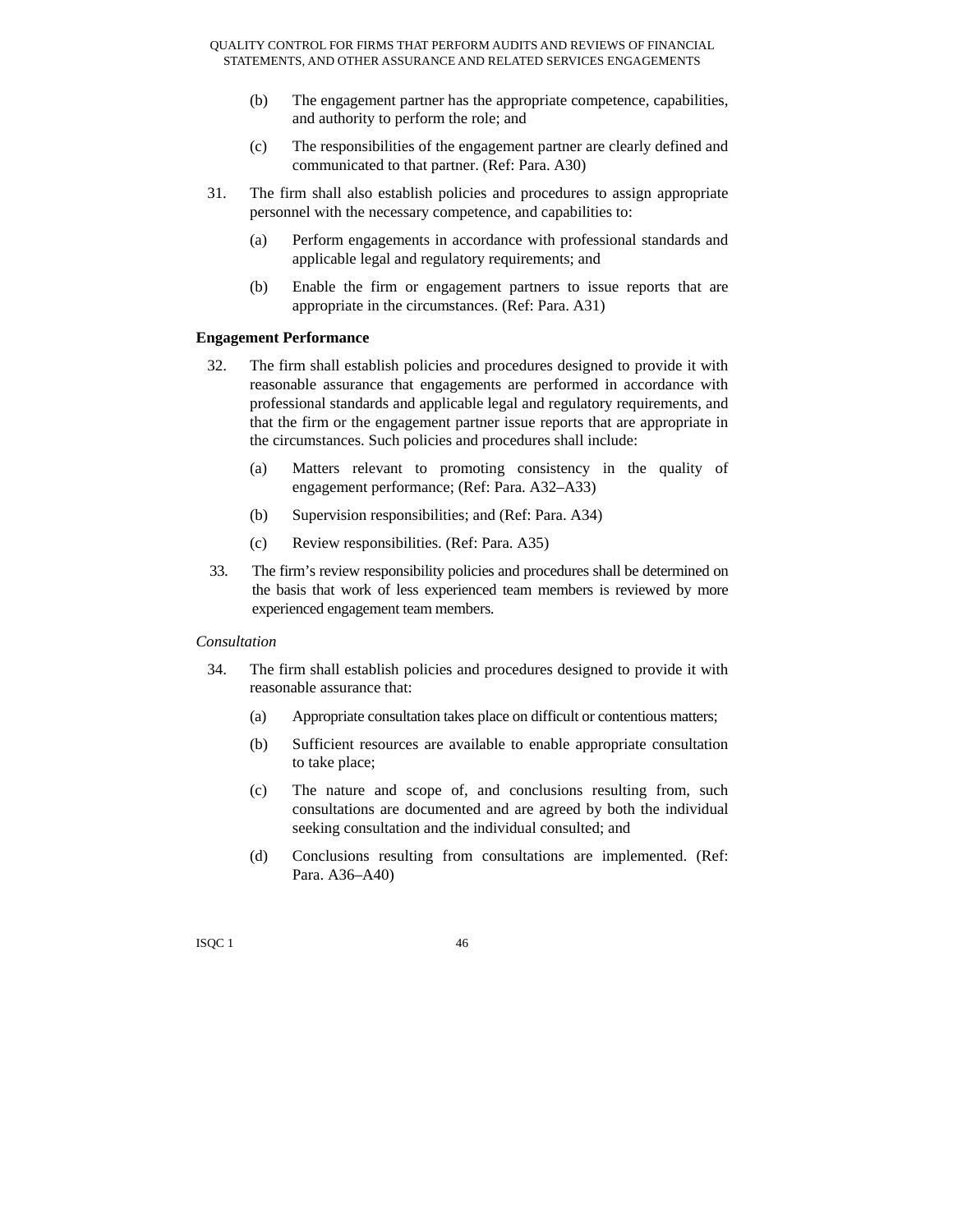# *Engagement Quality Control Review*

- 35. The firm shall establish policies and procedures requiring, for appropriate engagements, an engagement quality control review that provides an objective evaluation of the significant judgments made by the engagement team and the conclusions reached in formulating the report. Such policies and procedures shall:
	- (a) Require an engagement quality control review for all audits of financial statements of listed entities;
	- (b) Set out criteria against which all other audits and reviews of historical financial information and other assurance and related services engagements shall be evaluated to determine whether an engagement quality control review should be performed; and (Ref: Para. A41)
	- (c) Require an engagement quality control review for all engagements, if any, meeting the criteria established in compliance with subparagraph 35(b).
- 36. The firm shall establish policies and procedures setting out the nature, timing and extent of an engagement quality control review. Such policies and procedures shall require that the engagement report not be dated until the completion of the engagement quality control review. (Ref: Para. A42–A43)
- 37. The firm shall establish policies and procedures to require the engagement quality control review to include:
	- (a) Discussion of significant matters with the engagement partner;
	- (b) Review of the financial statements or other subject matter information and the proposed report;
	- (c) Review of selected engagement documentation relating to significant judgments the engagement team made and the conclusions it reached; and
	- (d) Evaluation of the conclusions reached in formulating the report and consideration of whether the proposed report is appropriate. (Ref: Para. A44)
- 38. For audits of financial statements of listed entities, the firm shall establish policies and procedures to require the engagement quality control review to also include consideration of the following:
	- (a) The engagement team's evaluation of the firm's independence in relation to the specific engagement;
	- (b) Whether appropriate consultation has taken place on matters involving differences of opinion or other difficult or contentious matters, and the conclusions arising from those consultations; and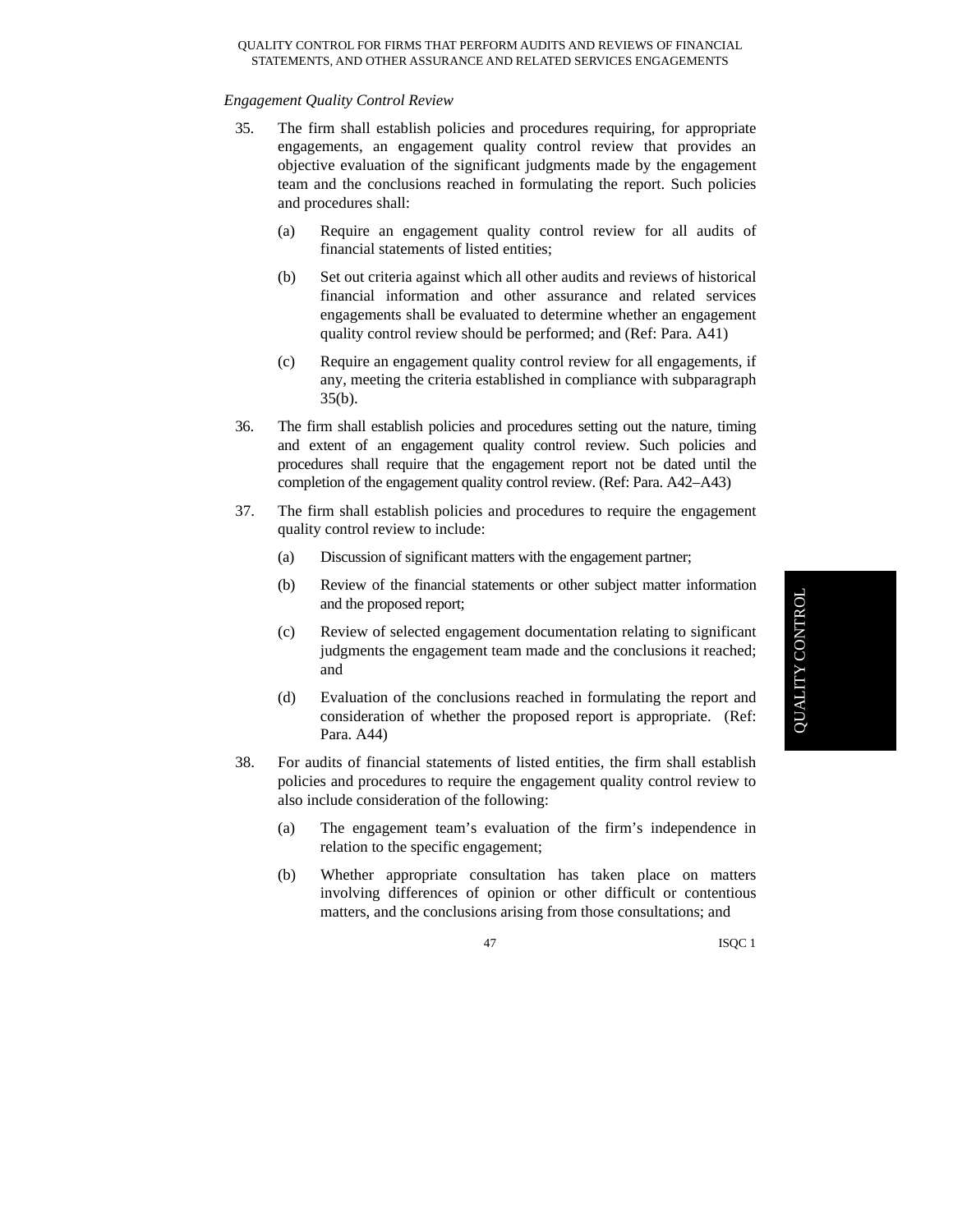(c) Whether documentation selected for review reflects the work performed in relation to the significant judgments and supports the conclusions reached. (Ref: Para. A45–A46)

Criteria for the Eligibility of Engagement Quality Control Reviewers

- 39. The firm shall establish policies and procedures to address the appointment of engagement quality control reviewers and establish their eligibility through:
	- (a) The technical qualifications required to perform the role, including the necessary experience and authority; and (Ref: Para. A47)
	- (b) The degree to which an engagement quality control reviewer can be consulted on the engagement without compromising the reviewer's objectivity. (Ref: Para. A48)
- 40. The firm shall establish policies and procedures designed to maintain the objectivity of the engagement quality control reviewer. (Ref: Para. A49–A51)
- 41. The firm's policies and procedures shall provide for the replacement of the engagement quality control reviewer where the reviewer's ability to perform an objective review may be impaired.

Documentation of the Engagement Quality Control Review

- 42. The firm shall establish policies and procedures on documentation of the engagement quality control review which require documentation that:
	- (a) The procedures required by the firm's policies on engagement quality control review have been performed;
	- (b) The engagement quality control review has been completed on or before the date of the report; and
	- (c) The reviewer is not aware of any unresolved matters that would cause the reviewer to believe that the significant judgments the engagement team made and the conclusions it reached were not appropriate.

Differences of Opinion

- 43. The firm shall establish policies and procedures for dealing with and resolving differences of opinion within the engagement team, with those consulted and, where applicable, between the engagement partner and the engagement quality control reviewer. (Ref: Para. A52–A53)
- 44. Such policies and procedures shall require that:
	- (a) Conclusions reached be documented and implemented; and
	- (b) The report not be dated until the matter is resolved.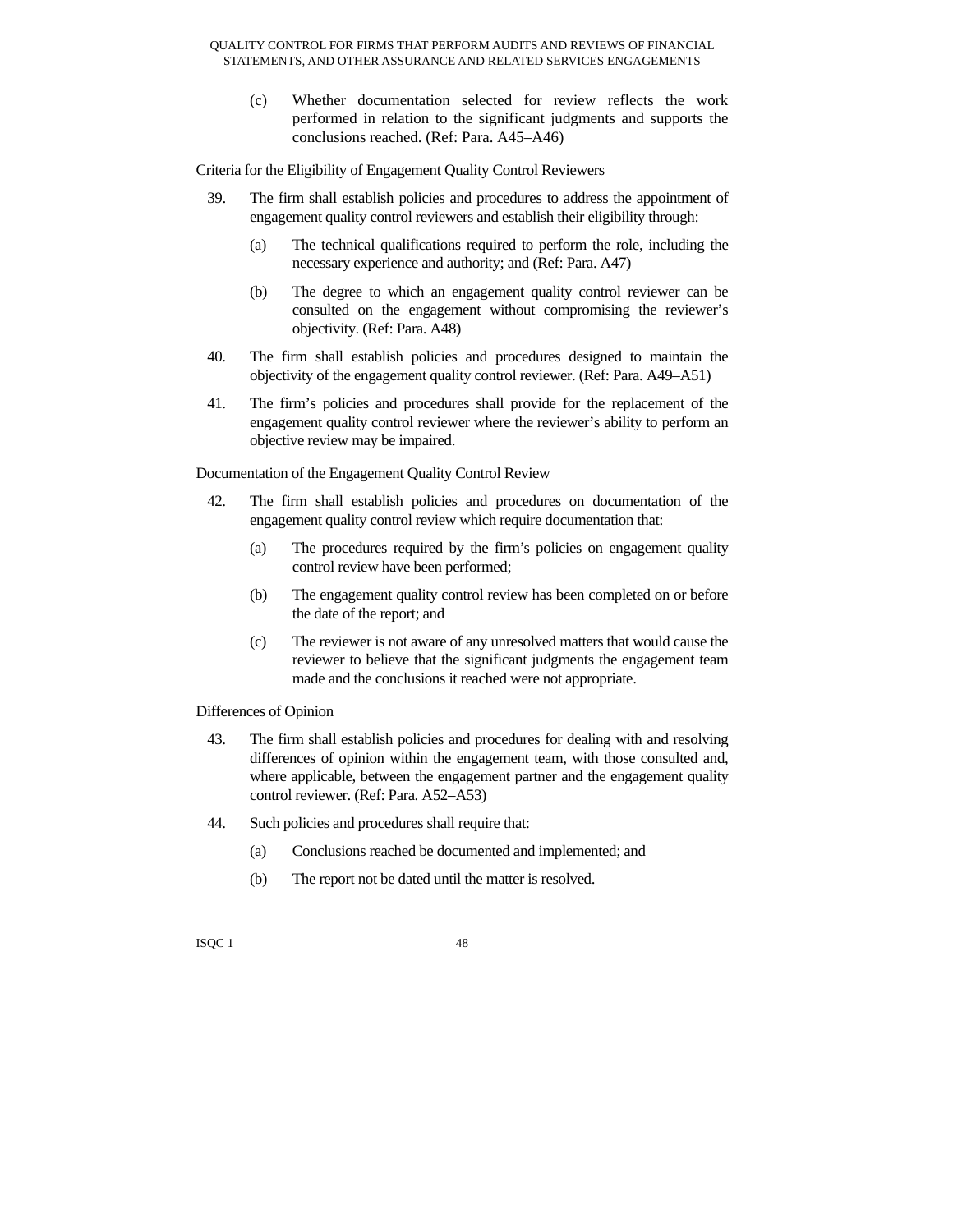#### Engagement Documentation

Completion of the assembly of final engagement files

45. The firm shall establish policies and procedures for engagement teams to complete the assembly of final engagement files on a timely basis after the engagement reports have been finalized. (Ref: Para. A54–A55)

Confidentiality, safe custody, integrity, accessibility and retrievability of engagement documentation

46. The firm shall establish policies and procedures designed to maintain the confidentiality, safe custody, integrity, accessibility and retrievability of engagement documentation. (Ref: Para. A56–A59)

Retention of engagement documentation

47. The firm shall establish policies and procedures for the retention of engagement documentation for a period sufficient to meet the needs of the firm or as required by law or regulation. (Ref: Para. A60–A63)

#### Monitoring

Monitoring the firm's quality control policies and procedures

- 48. The firm shall establish a monitoring process designed to provide it with reasonable assurance that the policies and procedures relating to the system of quality control are relevant, adequate, and operating effectively. This process shall:
	- (a) Include an ongoing consideration and evaluation of the firm's system of quality control including, on a cyclical basis, inspection of at least one completed engagement for each engagement partner;
	- (b) Require responsibility for the monitoring process to be assigned to a partner or partners or other persons with sufficient and appropriate experience and authority in the firm to assume that responsibility; and
	- (c) Require that those performing the engagement or the engagement quality control review are not involved in inspecting the engagements. (Ref: Para. A64–A68)

## *Evaluating, Communicating and Remedying Identified Deficiencies*

- 49. The firm shall evaluate the effect of deficiencies noted as a result of the monitoring process and determine whether they are either:
	- (a) Instances that do not necessarily indicate that the firm's system of quality control is insufficient to provide it with reasonable assurance that it complies with professional standards and applicable legal and

49 ISQC 1

QUALITY CONTROL

**QUALITY CONTROL**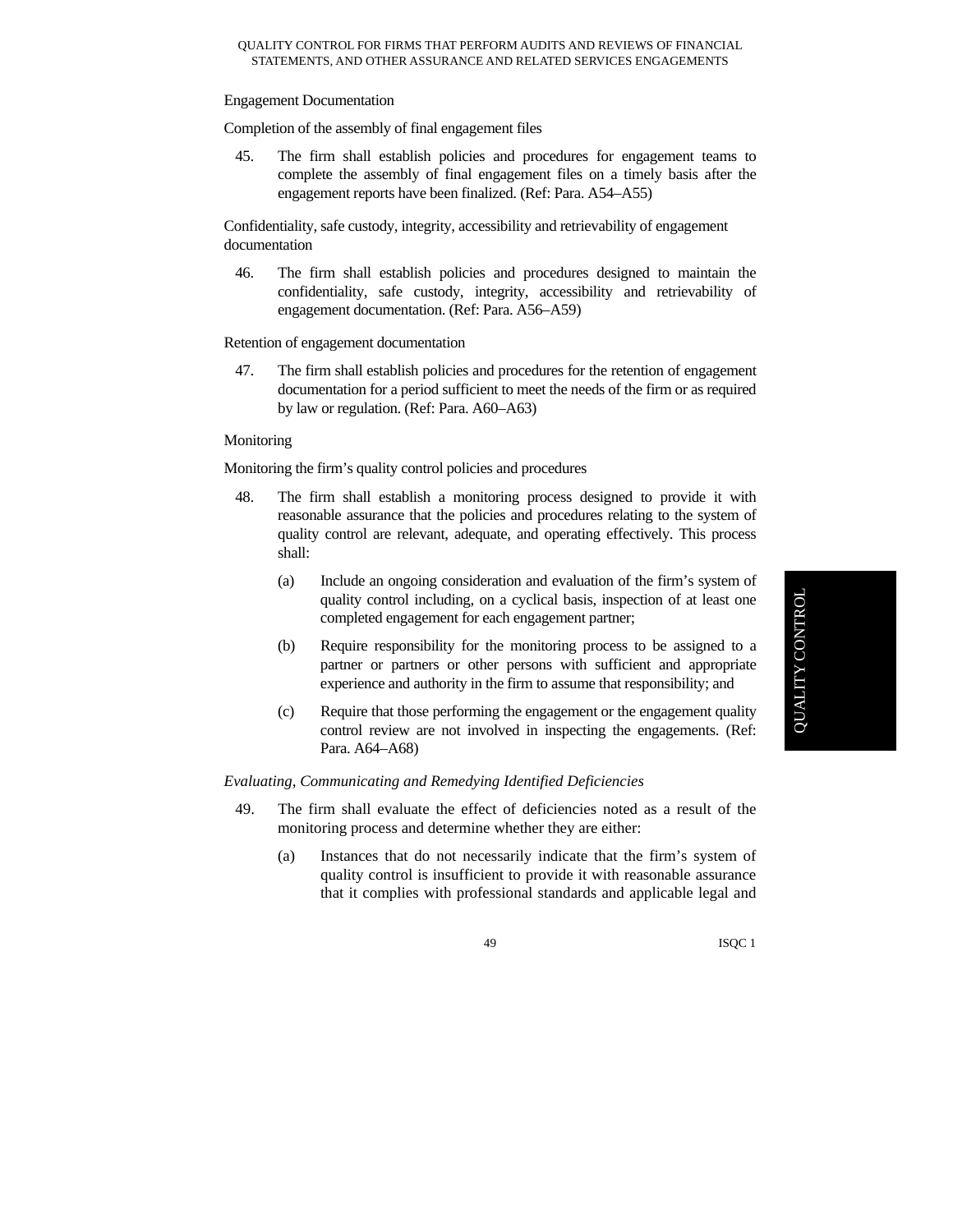regulatory requirements, and that the reports issued by the firm or engagement partners are appropriate in the circumstances; or

- (b) Systemic, repetitive or other significant deficiencies that require prompt corrective action.
- 50. The firm shall communicate to relevant engagement partners and other appropriate personnel deficiencies noted as a result of the monitoring process and recommendations for appropriate remedial action. (Ref: Para. A69)
- 51. Recommendations for appropriate remedial actions for deficiencies noted shall include one or more of the following:
	- (a) Taking appropriate remedial action in relation to an individual engagement or member of personnel;
	- (b) The communication of the findings to those responsible for training and professional development;
	- (c) Changes to the quality control policies and procedures; and
	- (d) Disciplinary action against those who fail to comply with the policies and procedures of the firm, especially those who do so repeatedly.
- 52. The firm shall establish policies and procedures to address cases where the results of the monitoring procedures indicate that a report may be inappropriate or that procedures were omitted during the performance of the engagement. Such policies and procedures shall require the firm to determine what further action is appropriate to comply with relevant professional standards and applicable legal and regulatory requirements and to consider whether to obtain legal advice.
- 53. The firm shall communicate at least annually the results of the monitoring of its system of quality control to engagement partners and other appropriate individuals within the firm, including the firm's chief executive officer or, if appropriate, its managing board of partners. This communication shall be sufficient to enable the firm and these individuals to take prompt and appropriate action where necessary in accordance with their defined roles and responsibilities. Information communicated shall include the following:
	- (a) A description of the monitoring procedures performed.
	- (b) The conclusions drawn from the monitoring procedures.
	- (c) Where relevant, a description of systemic, repetitive or other significant deficiencies and of the actions taken to resolve or amend those deficiencies.
- 54. Some firms operate as part of a network and, for consistency, may implement some of their monitoring procedures on a network basis. Where firms within a network operate under common monitoring policies and procedures designed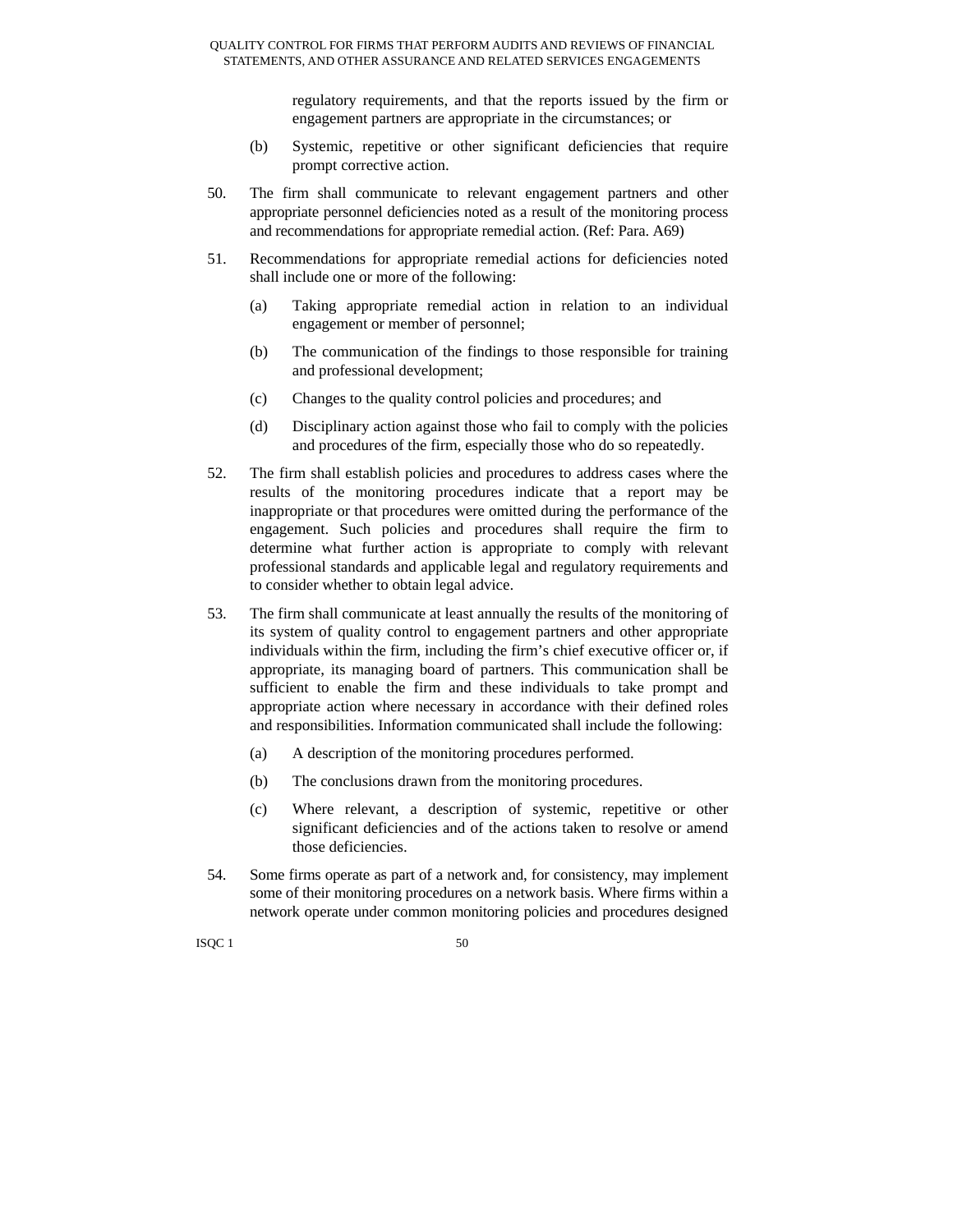to comply with this ISQC, and these firms place reliance on such a monitoring system, the firm's policies and procedures shall require that:

- (a) At least annually, the network communicate the overall scope, extent and results of the monitoring process to appropriate individuals within the network firms; and
- (b) The network communicate promptly any identified deficiencies in the system of quality control to appropriate individuals within the relevant network firm or firms so that the necessary action can be taken,

 in order that engagement partners in the network firms can rely on the results of the monitoring process implemented within the network, unless the firms or the network advise otherwise.

#### *Complaints and Allegations*

- 55. The firm shall establish policies and procedures designed to provide it with reasonable assurance that it deals appropriately with:
	- (a) Complaints and allegations that the work performed by the firm fails to comply with professional standards and applicable legal and regulatory requirements; and
	- (b) Allegations of non-compliance with the firm's system of quality control.

 As part of this process, the firm shall establish clearly defined channels for firm personnel to raise any concerns in a manner that enables them to come forward without fear of reprisals. (Ref: Para. A70)

56. If during the investigations into complaints and allegations, deficiencies in the design or operation of the firm's quality control policies and procedures or non-compliance with the firm's system of quality control by an individual or individuals are identified, the firm shall take appropriate actions as set out in paragraph 51. (Ref: Para. A71–A72)

## **Documentation of the System of Quality Control**

- 57. The firm shall establish policies and procedures requiring appropriate documentation to provide evidence of the operation of each element of its system of quality control. (Ref: Para. A73–A75)
- 58. The firm shall establish policies and procedures that require retention of documentation for a period of time sufficient to permit those performing monitoring procedures to evaluate the firm's compliance with its system of quality control, or for a longer period if required by law or regulation.
- 59. The firm shall establish policies and procedures requiring documentation of complaints and allegations and the responses to them.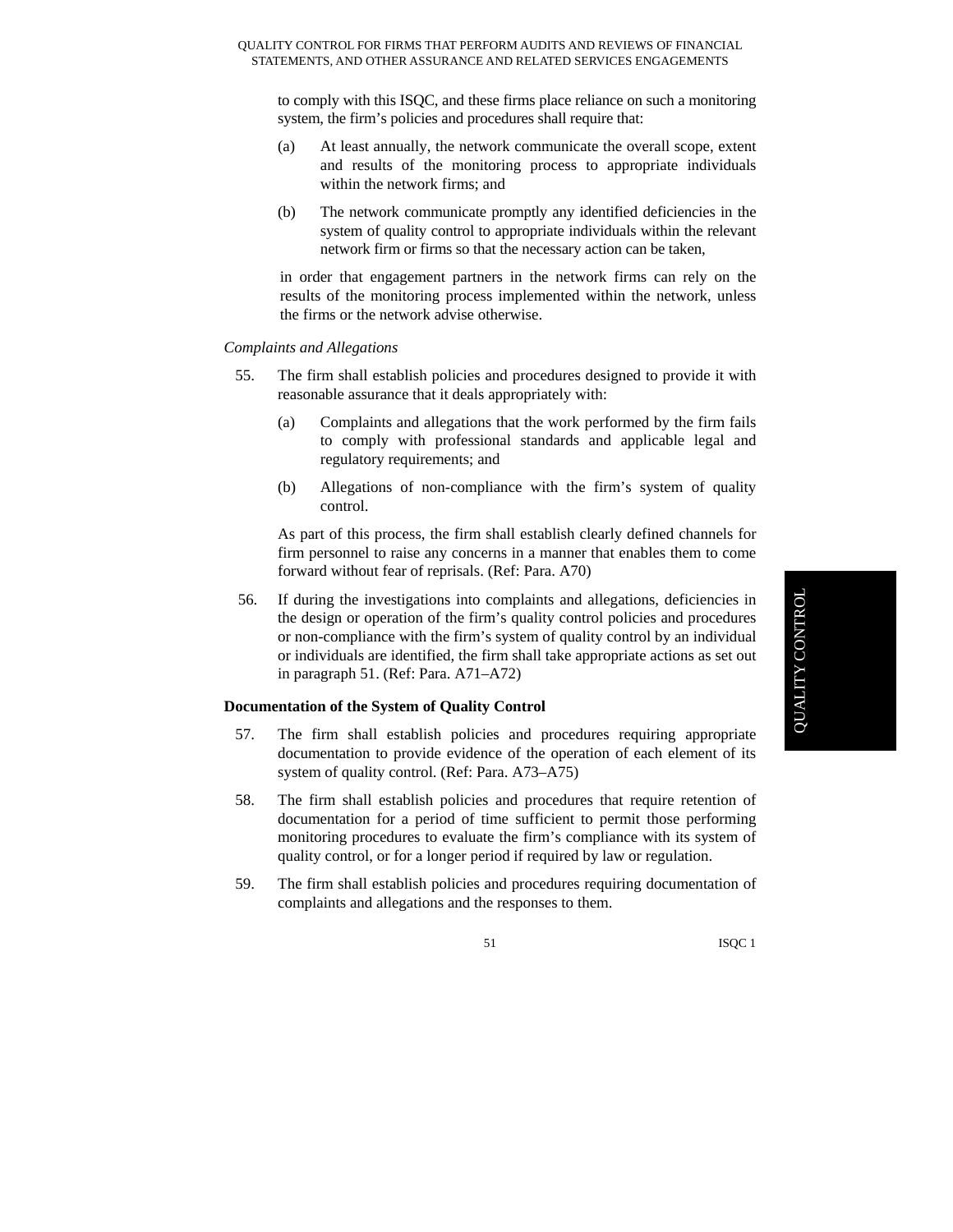\*\*\*

# **Application and Other Explanatory Material**

## **Applying, and Complying with, Relevant Requirements**

*Considerations Specific to Smaller Firms* (Ref: Para. 14)

A1. This ISQC does not call for compliance with requirements that are not relevant, for example, in the circumstances of a sole practitioner with no staff. Requirements in this ISQC such as those for policies and procedures for the assignment of appropriate personnel to the engagement team (see paragraph 31), for review responsibilities (see paragraph 33), and for the annual communication of the results of monitoring to engagement partners within the firm (see paragraph 53) are not relevant in the absence of staff.

## **Elements of a System of Quality Control (Ref: Para. 17)**

A2. In general, communication of quality control policies and procedures to firm personnel includes a description of the quality control policies and procedures and the objectives they are designed to achieve, and the message that each individual has a personal responsibility for quality and is expected to comply with these policies and procedures. Encouraging firm personnel to communicate their views or concerns on quality control matters recognizes the importance of obtaining feedback on the firm's system of quality control.

### *Considerations Specific to Smaller Firms*

A3. Documentation and communication of policies and procedures for smaller firms may be less formal and extensive than for larger firms.

#### **Leadership Responsibilities for Quality within the Firm**

*Promoting an Internal Culture of Quality* (Ref: Para. 18)

- A4. The firm's leadership and the examples it sets significantly influence the internal culture of the firm. The promotion of a quality-oriented internal culture depends on clear, consistent and frequent actions and messages from all levels of the firm's management that emphasize the firm's quality control policies and procedures, and the requirement to:
	- (a) perform work that complies with professional standards and applicable legal and regulatory requirements; and
	- (b) issue reports that are appropriate in the circumstances.

Such actions and messages encourage a culture that recognizes and rewards high quality work. These actions and messages may be communicated by, but are not limited to, training seminars, meetings, formal or informal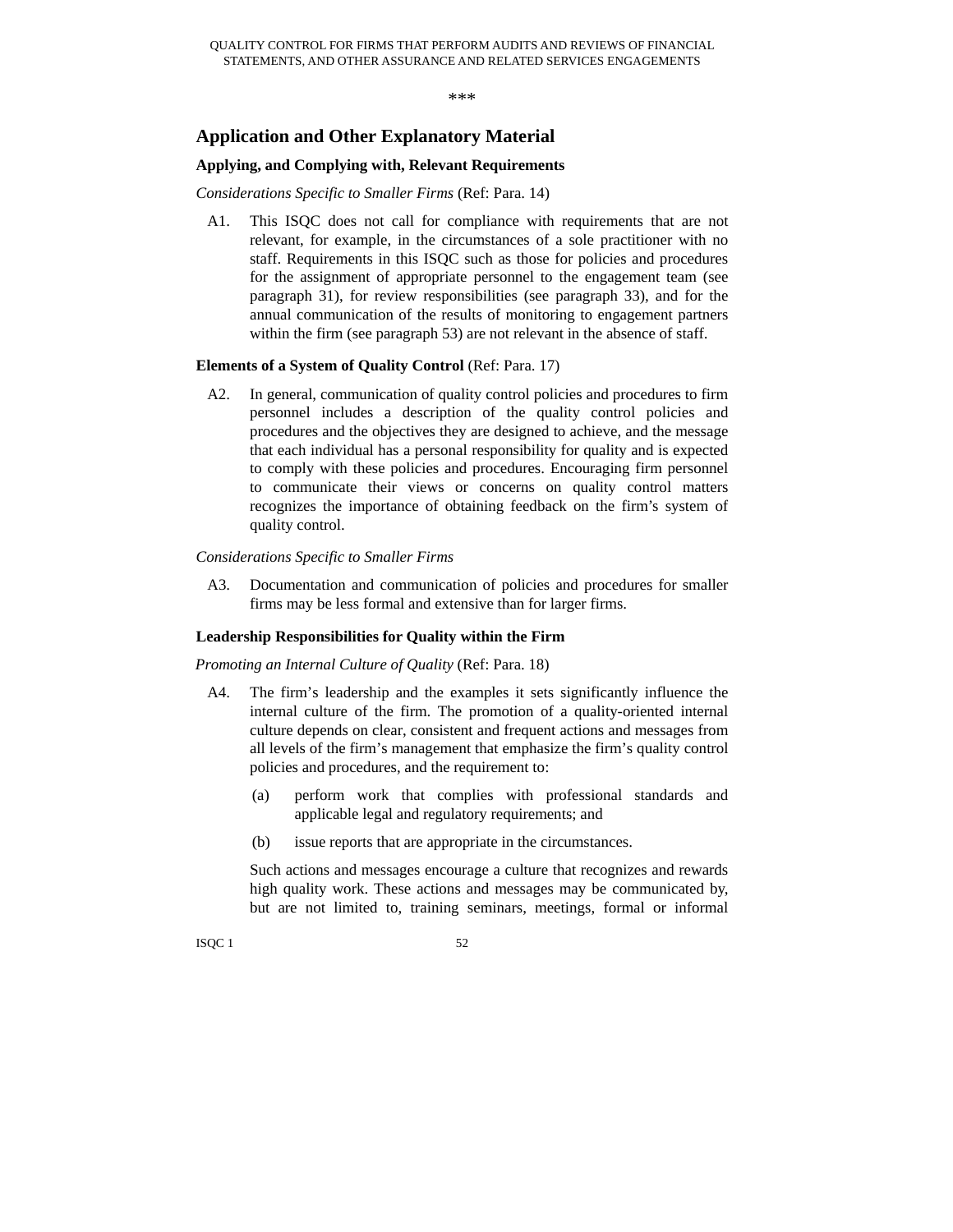dialogue, mission statements, newsletters, or briefing memoranda. They may be incorporated in the firm's internal documentation and training materials, and in partner and staff appraisal procedures such that they will support and reinforce the firm's view on the importance of quality and how, practically, it is to be achieved.

- A5. Of particular importance in promoting an internal culture based on quality is the need for the firm's leadership to recognize that the firm's business strategy is subject to the overriding requirement for the firm to achieve quality in all the engagements that the firm performs. Promoting such an internal culture includes:
	- (a) Establishment of policies and procedures that address performance evaluation, compensation, and promotion (including incentive systems) with regard to its personnel, in order to demonstrate the firm's overriding commitment to quality;
	- (b) Assignment of management responsibilities so that commercial considerations do not override the quality of work performed; and
	- (c) Provision of sufficient resources for the development, documentation and support of its quality control policies and procedures.

# *Assigning Operational Responsibility for the Firm's System of Quality Control* (Ref: Para. 19)

A6. Sufficient and appropriate experience and ability enables the person or persons responsible for the firm's system of quality control to identify and understand quality control issues and to develop appropriate policies and procedures. Necessary authority enables the person or persons to implement those policies and procedures.

# **Relevant Ethical Requirements**

*Compliance with Relevant Ethical Requirements* (Ref: Para. 20)

- A7. The IESBA Code establishes the fundamental principles of professional ethics, which include:
	- (a) Integrity;
	- (b) Objectivity;
	- (c) Professional competence and due care;
	- (d) Confidentiality; and
	- (e) Professional behavior.
- A8. Part B of the IESBA Code illustrates how the conceptual framework is to be applied in specific situations. It provides examples of safeguards that may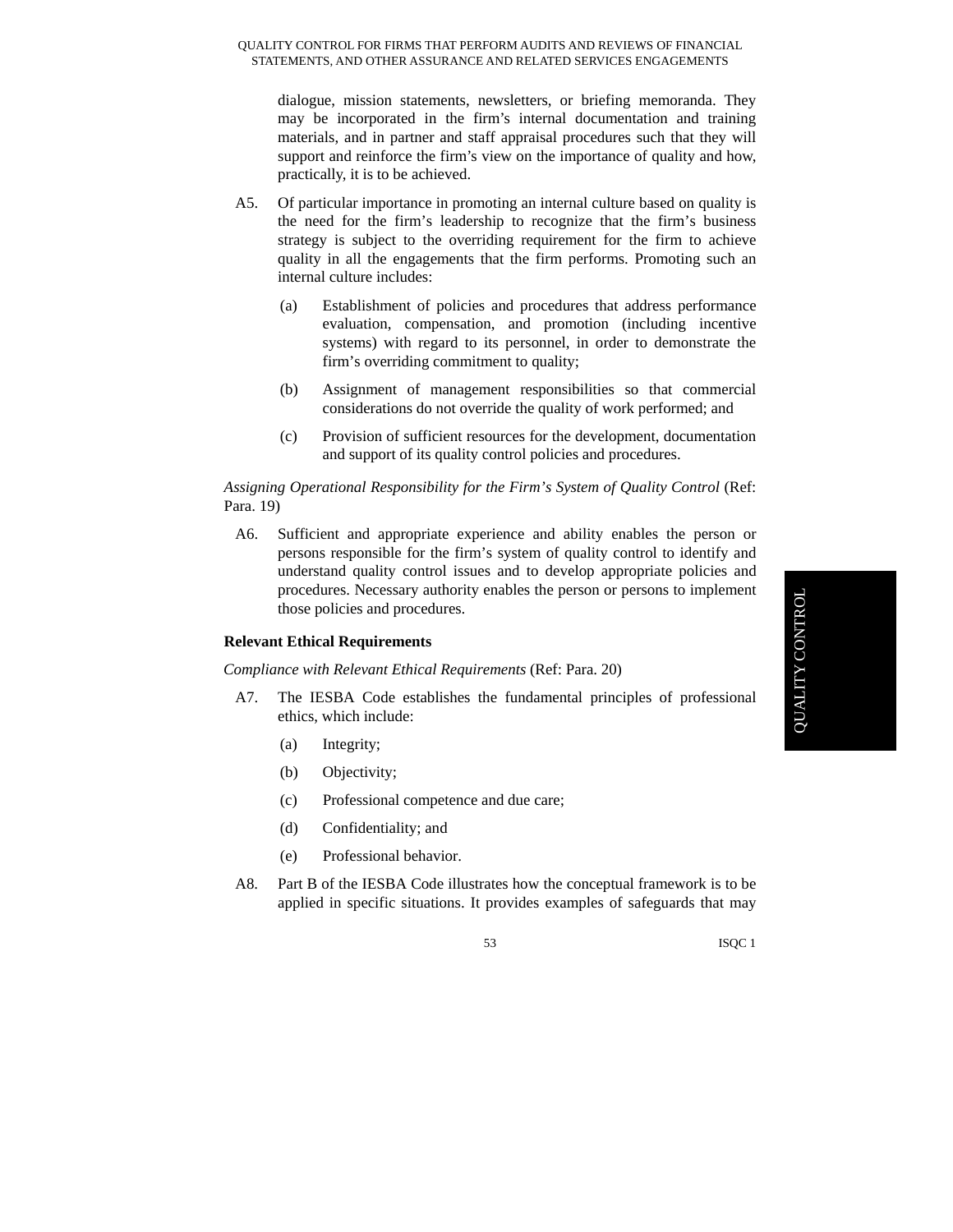be appropriate to address threats to compliance with the fundamental principles and also provides examples of situations where safeguards are not available to address the threats.

- A9. The fundamental principles are reinforced in particular by:
	- The leadership of the firm;
	- Education and training;
	- Monitoring; and
	- A process for dealing with non-compliance.

Definition of "Firm," "Network" and "Network Firm" (Ref: Para. 20–25)

- A10. The definitions of "firm," network" or "network firm" in relevant ethical requirements may differ from those set out in this ISA. For example, the IESBA Code<sup>3</sup> defines the "firm" as:
	- (a) A sole practitioner, partnership or corporation of professional accountants;
	- (b) An entity that controls such parties through ownership, management or other means; and
	- (c) An entity controlled by such parties through ownership, management or other means.

The IESBA Code also provides guidance in relation to the terms "network" and "network firm."

In complying with the requirements in paragraphs 20–25, the definitions used in the relevant ethical requirements apply in so far as is necessary to interpret those ethical requirements.

Written Confirmation (Ref: Para. 24)

A11. Written confirmation may be in paper or electronic form. By obtaining confirmation and taking appropriate action on information indicating noncompliance, the firm demonstrates the importance that it attaches to independence and makes the issue current for, and visible to, its personnel.

Familiarity Threat (Ref: Para. 25)

A12. The IESBA Code discusses the familiarity threat that may be created by using the same senior personnel on an assurance engagement over a long period of time and the safeguards that might be appropriate to address such threats.

 3 IESBA *Code of Ethics for Professional Accountants.*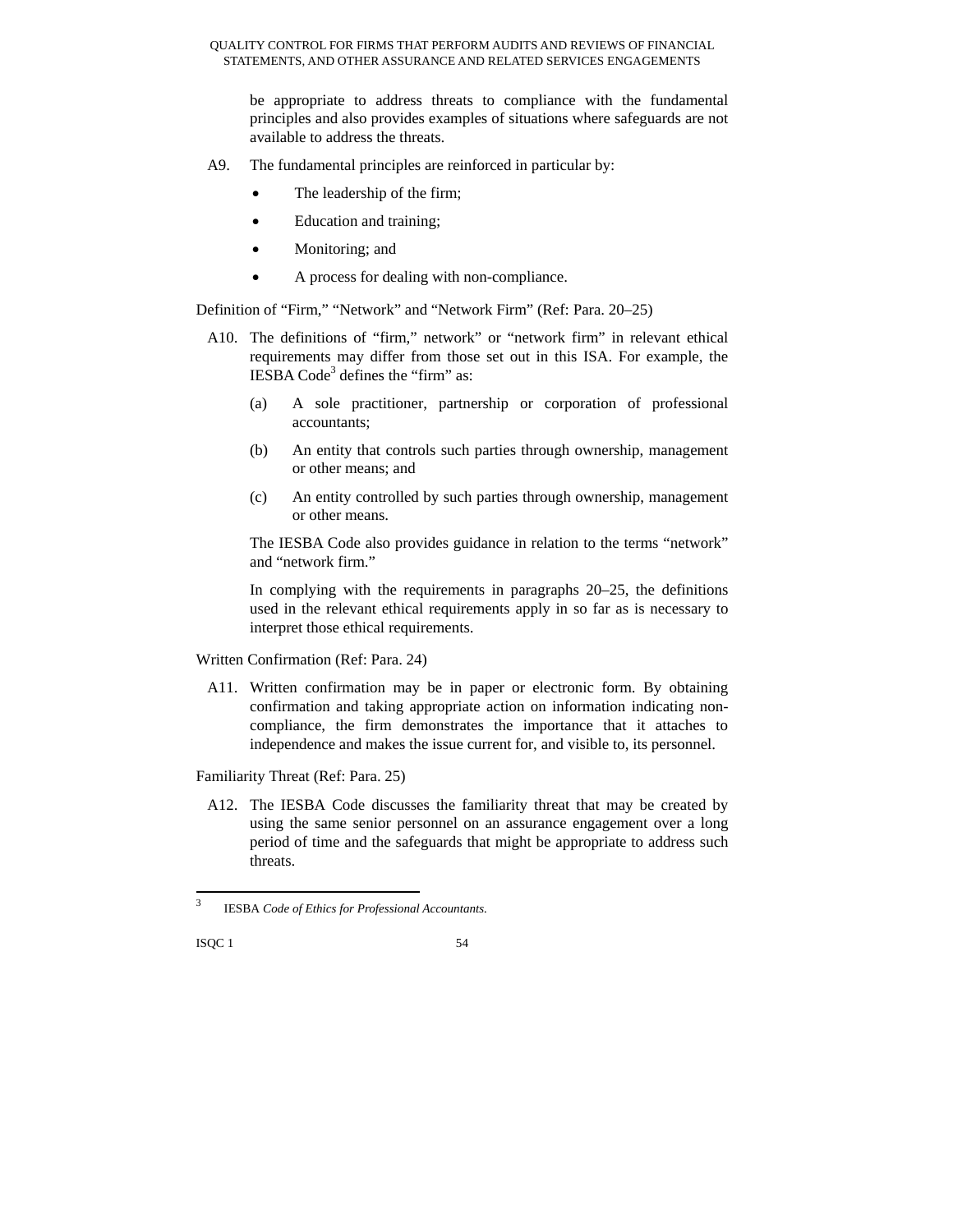- A13. Determining appropriate criteria to address familiarity threat may include matters such as:
	- The nature of the engagement, including the extent to which it involves a matter of public interest; and
	- The length of service of the senior personnel on the engagement.

Examples of safeguards include rotating the senior personnel or requiring an engagement quality control review.

A14. The IESBA Code recognizes that the familiarity threat is particularly relevant in the context of financial statement audits of listed entities. For these audits, the IESBA Code requires the rotation of the key audit partner<sup>4</sup> after a pre-defined period, normally no more than seven years, and provides related standards and guidance. National requirements may establish shorter rotation periods.

Considerations specific to public sector audit organizations

- A15. Statutory measures may provide safeguards for the independence of public sector auditors. However, threats to independence may still exist regardless of any statutory measures designed to protect it. Therefore, in establishing the policies and procedures required by paragraphs 20–25, the public sector auditor may have regard to the public sector mandate and address any threats to independence in that context.
- A16. Listed entities as referred to in paragraphs 25 and A14 are not common in the public sector. However, there may be other public sector entities that are significant due to size, complexity or public interest aspects, and which consequently have a wide range of stakeholders. Therefore, there may be instances when a firm determines, based on its quality control policies and procedures, that a public sector entity is significant for the purposes of expanded quality control procedures.
- A17. In the public sector, legislation may establish the appointments and terms of office of the auditor with engagement partner responsibility. As a result, it may not be possible to comply strictly with the engagement partner rotation requirements envisaged for listed entities. Nonetheless, for public sector entities considered significant, as noted in paragraph A16, it may be in the public interest for public sector audit organizations to establish policies and procedures to promote compliance with the spirit of rotation of engagement partner responsibility.



 $\frac{1}{4}$ As defined in the IESBA Code.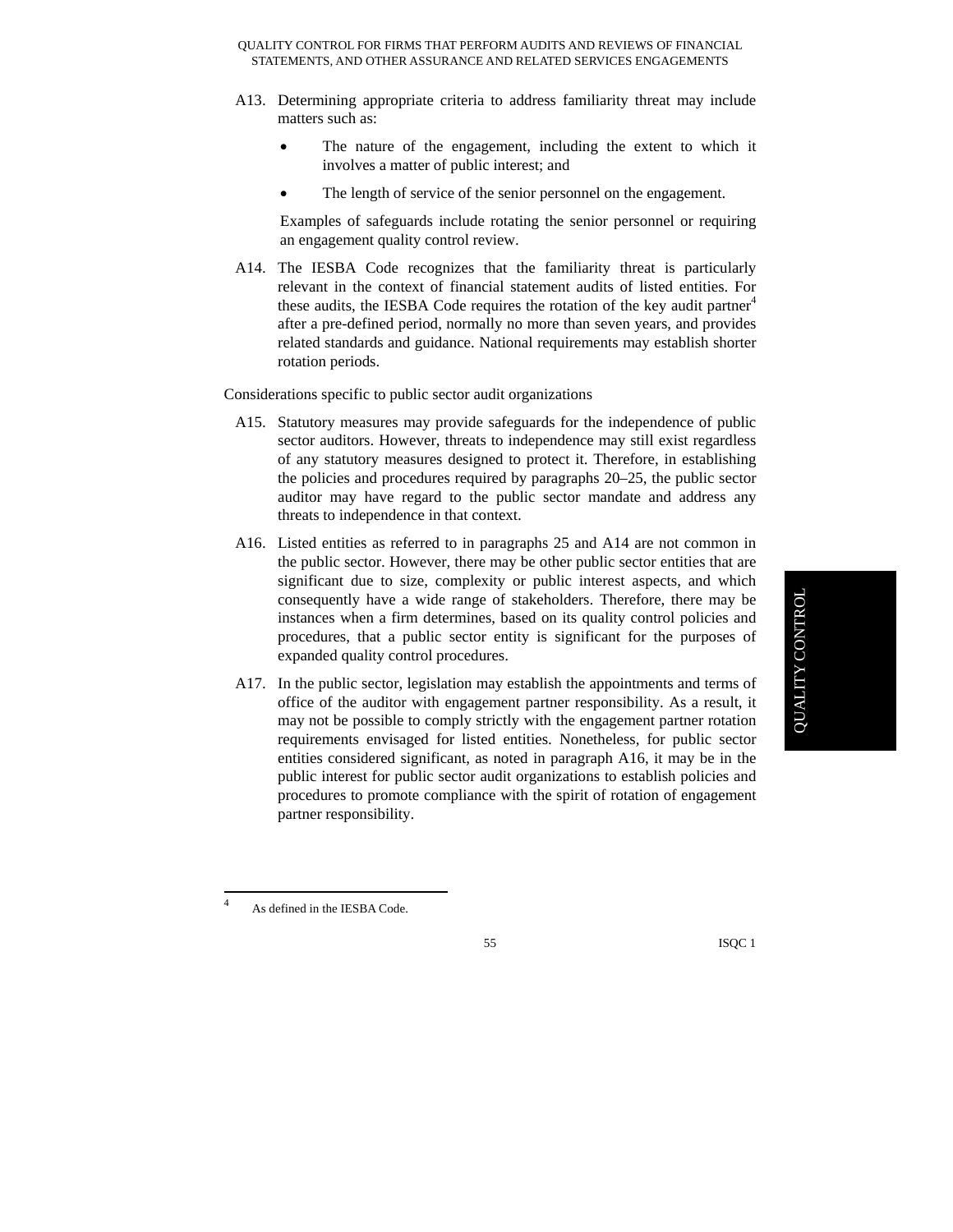# **Acceptance and Continuance of Client Relationships and Specific Engagements**

*Competence, Capabilities, and Resources* (Ref: Para. 26(a))

- A18. Consideration of whether the firm has the competence, capabilities, and resources to undertake a new engagement from a new or an existing client involves reviewing the specific requirements of the engagement and the existing partner and staff profiles at all relevant levels, and including whether:
	- Firm personnel have knowledge of relevant industries or subject matters;
	- Firm personnel have experience with relevant regulatory or reporting requirements, or the ability to gain the necessary skills and knowledge effectively;
	- The firm has sufficient personnel with the necessary competence and capabilities;
	- Experts are available, if needed;
	- Individuals meeting the criteria and eligibility requirements to perform engagement quality control review are available, where applicable; and
	- The firm is able to complete the engagement within the reporting deadline.

*Integrity of Client* (Ref: Para. 26(c))

- A19. With regard to the integrity of a client, matters to consider include, for example:
	- The identity and business reputation of the client's principal owners, key management, and those charged with its governance.
	- The nature of the client's operations, including its business practices.
	- Information concerning the attitude of the client's principal owners, key management and those charged with its governance towards such matters as aggressive interpretation of accounting standards and the internal control environment.
	- Whether the client is aggressively concerned with maintaining the firm's fees as low as possible.
	- Indications of an inappropriate limitation in the scope of work.
	- Indications that the client might be involved in money laundering or other criminal activities.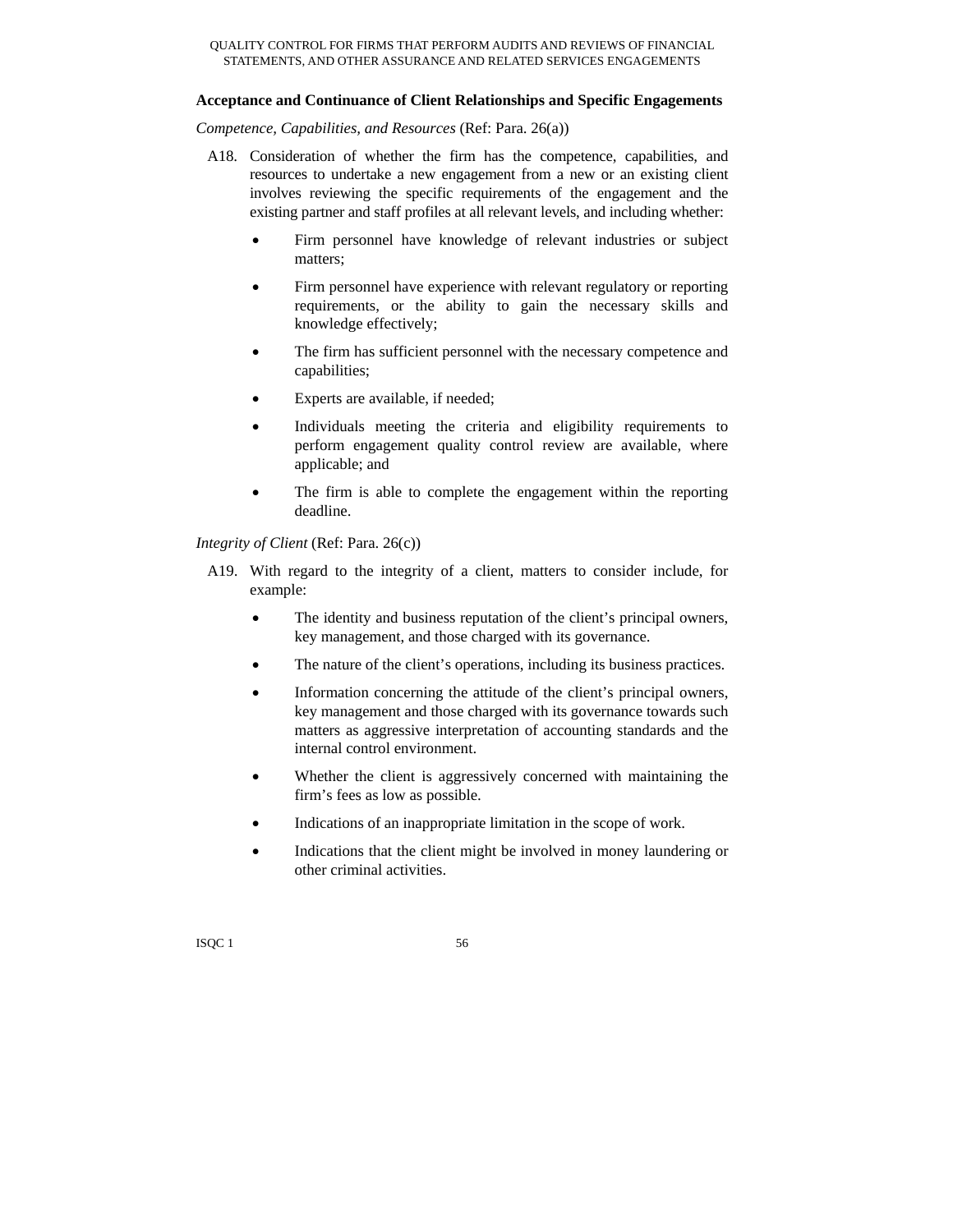- The reasons for the proposed appointment of the firm and nonreappointment of the previous firm.
- The identity and business reputation of related parties.

The extent of knowledge a firm will have regarding the integrity of a client will generally grow within the context of an ongoing relationship with that client.

- A20. Sources of information on such matters obtained by the firm may include the following:
	- Communications with existing or previous providers of professional accountancy services to the client in accordance with relevant ethical requirements, and discussions with other third parties.
	- Inquiry of other firm personnel or third parties such as bankers, legal counsel and industry peers.
	- Background searches of relevant databases.

## *Continuance of Client Relationship* (Ref: Para. 27(a))

A21. Deciding whether to continue a client relationship includes consideration of significant matters that have arisen during the current or previous engagements, and their implications for continuing the relationship. For example, a client may have started to expand its business operations into an area where the firm does not possess the necessary expertise.

#### *Withdrawal* (Ref: Para. 28)

- A22. Policies and procedures on withdrawal from an engagement or from both the engagement and the client relationship address issues that include the following:
	- Discussing with the appropriate level of the client's management and those charged with its governance the appropriate action that the firm might take based on the relevant facts and circumstances.
	- If the firm determines that it is appropriate to withdraw, discussing with the appropriate level of the client's management and those charged with its governance withdrawal from the engagement or from both the engagement and the client relationship, and the reasons for the withdrawal.
	- Considering whether there is a professional, legal or regulatory requirement for the firm to remain in place, or for the firm to report the withdrawal from the engagement, or from both the engagement and the client relationship, together with the reasons for the withdrawal, to regulatory authorities.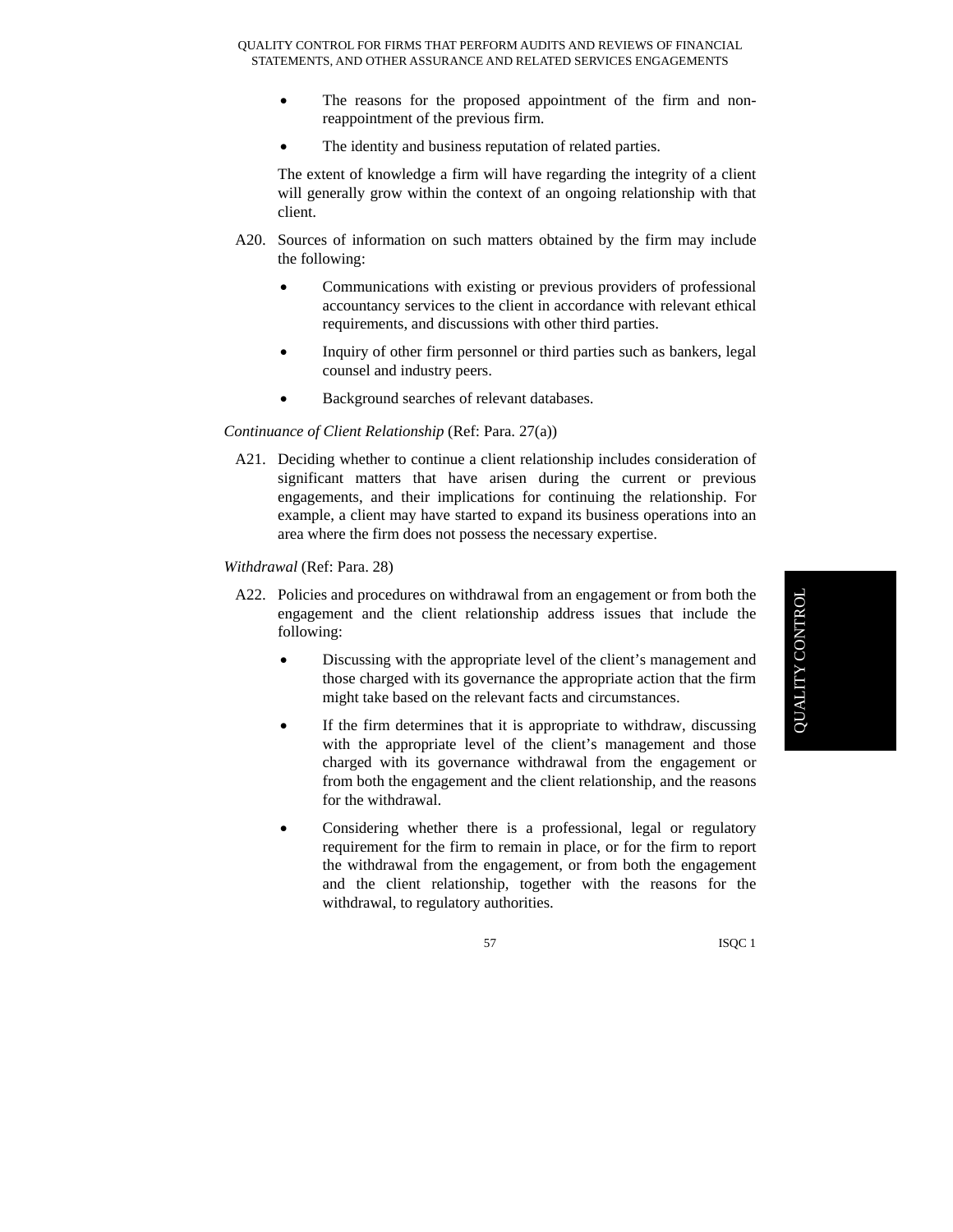#### QUALITY CONTROL FOR FIRMS THAT PERFORM AUDITS AND REVIEWS OF FINANCIAL STATEMENTS, AND OTHER ASSURANCE AND RELATED SERVICES ENGAGEMENTS

• Documenting significant matters, consultations, conclusions and the basis for the conclusions.

### *Considerations Specific to Public Sector Audit Organizations* (Ref: Para. 26–28)

A23. In the public sector, auditors may be appointed in accordance with statutory procedures. Accordingly, certain of the requirements and considerations regarding the acceptance and continuance of client relationships and specific engagements as set out paragraphs 26–28 and A18–A22 may not be relevant. Nonetheless, establishing policies and procedures as described may provide valuable information to public sector auditors in performing risk assessments and in carrying out reporting responsibilities.

# **Human Resources** (Ref: Para. 29)

- A24. Personnel issues relevant to the firm's policies and procedures related to human resources include, for example:
	- Recruitment.
	- Performance evaluation.
	- Capabilities, including time to perform assignments.
	- Competence.
	- Career development.
	- Promotion.
	- Compensation.
	- The estimation of personnel needs.

 Effective recruitment processes and procedures help the firm select individuals of integrity who have the capacity to develop the competence and capabilities necessary to perform the firm's work and possess the appropriate characteristics to enable them to perform competently.

- A25. Competence can be developed through a variety of methods, including the following:
	- Professional education.
	- Continuing professional development, including training.
	- Work experience.
	- Coaching by more experienced staff, for example, other members of the engagement team.
	- Independence education for personnel who are required to be independent.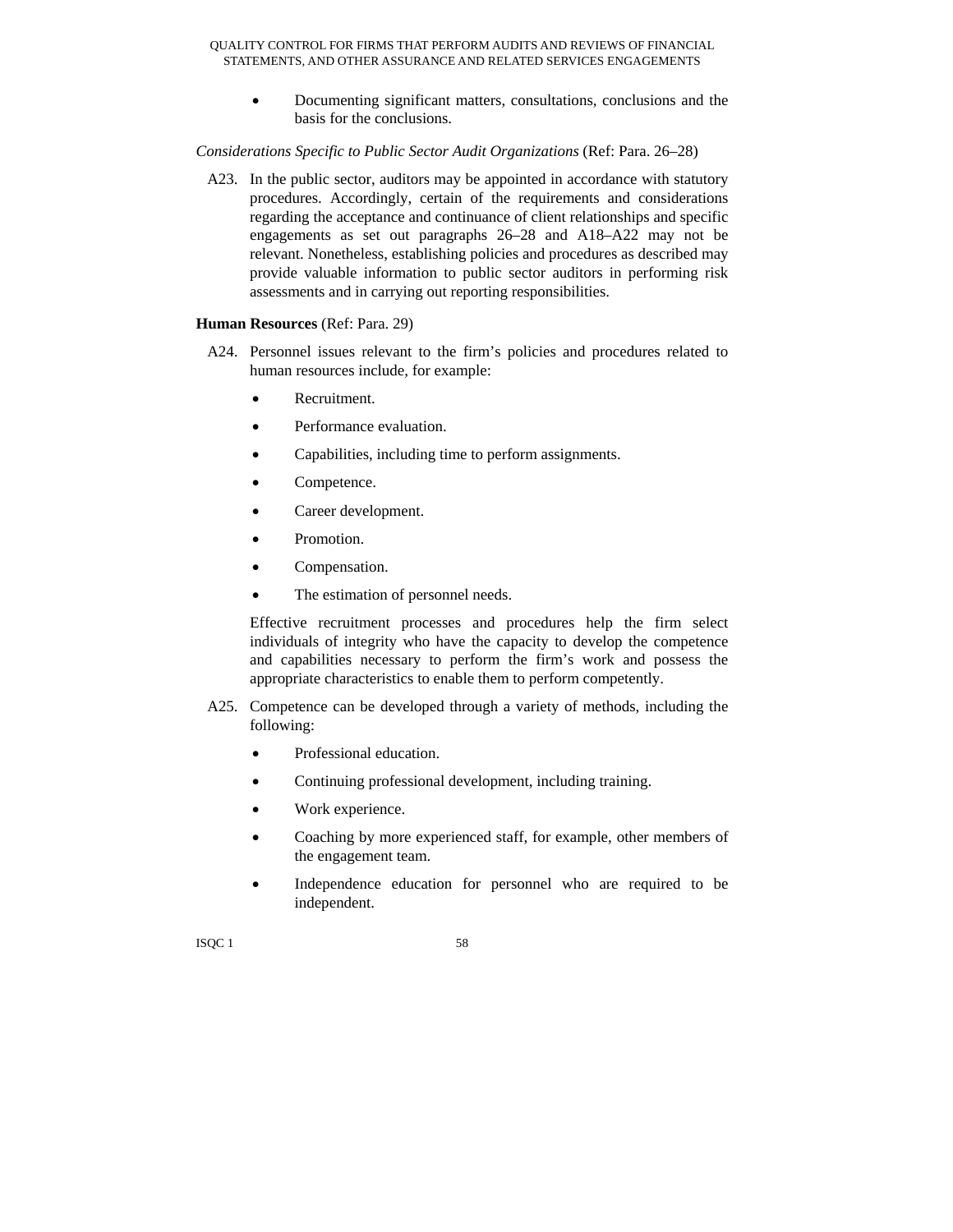- A26. The continuing competence of the firm's personnel depends to a significant extent on an appropriate level of continuing professional development so that personnel maintain their knowledge and capabilities. Effective policies and procedures emphasize the need for continuing training for all levels of firm personnel, and provide the necessary training resources and assistance to enable personnel to develop and maintain the required competence and capabilities.
- A27. The firm may use a suitably qualified external person, for example, when internal technical and training resources are unavailable.
- A28. Performance evaluation, compensation and promotion procedures give due recognition and reward to the development and maintenance of competence and commitment to ethical principles. Steps a firm may take in developing and maintaining competence and commitment to ethical principles include:
	- Making personnel aware of the firm's expectations regarding performance and ethical principles;
	- Providing personnel with evaluation of, and counseling on, performance, progress and career development; and
	- Helping personnel understand that advancement to positions of greater responsibility depends, among other things, upon performance quality and adherence to ethical principles, and that failure to comply with the firm's policies and procedures may result in disciplinary action.

#### *Considerations Specific to Smaller Firms*

A29. The size and circumstances of the firm will influence the structure of the firm's performance evaluation process. Smaller firms, in particular, may employ less formal methods of evaluating the performance of their personnel.

### *Assignment of Engagement Teams*

### Engagement Partners (Ref: Para. 30)

A30. Policies and procedures may include systems to monitor the workload and availability of engagement partners so as to enable these individuals to have sufficient time to adequately discharge their responsibilities.

# Engagement Teams (Ref: Para. 31)

- A31. The firm's assignment of engagement teams and the determination of the level of supervision required, include for example, consideration of the engagement team's:
	- Understanding of, and practical experience with, engagements of a similar nature and complexity through appropriate training and participation;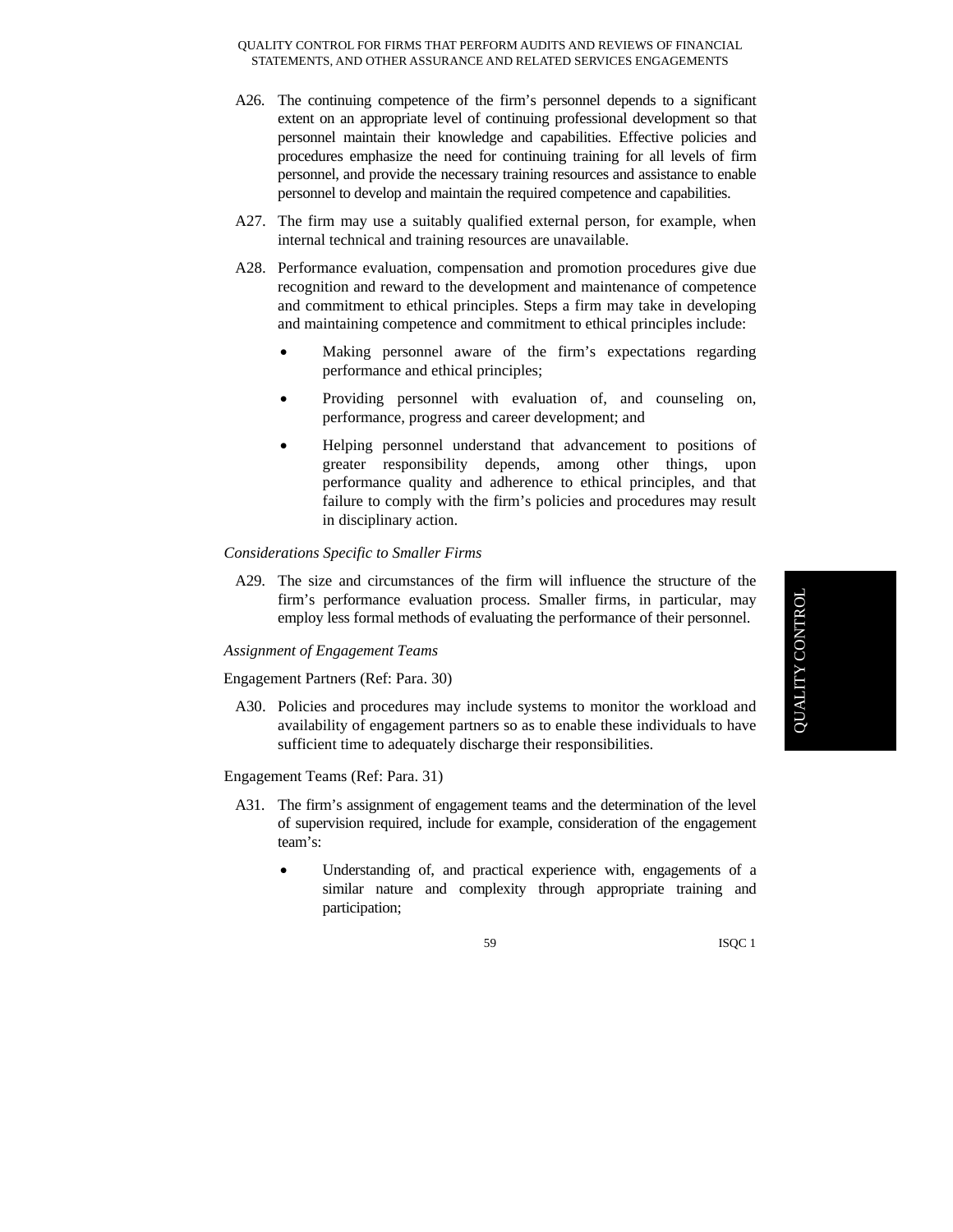- Understanding of professional standards and applicable legal and regulatory requirements;
- Technical knowledge and expertise, including knowledge of relevant information technology;
- Knowledge of relevant industries in which the clients operate;
- Ability to apply professional judgment; and
- Understanding of the firm's quality control policies and procedures.

# **Engagement Performance**

*Consistency in the Quality of Engagement Performance* (Ref: Para. 32(a))

- A32. The firm promotes consistency in the quality of engagement performance through its policies and procedures. This is often accomplished through written or electronic manuals, software tools or other forms of standardized documentation, and industry or subject matter-specific guidance materials. Matters addressed may include:
	- How engagement teams are briefed on the engagement to obtain an understanding of the objectives of their work.
	- Processes for complying with applicable engagement standards.
	- Processes of engagement supervision, staff training and coaching.
	- Methods of reviewing the work performed, the significant judgments made and the form of report being issued.
	- Appropriate documentation of the work performed and of the timing and extent of the review.
	- Processes to keep all policies and procedures current.
- A33. Appropriate teamwork and training assist less experienced members of the engagement team to clearly understand the objectives of the assigned work.

*Supervision* (Ref: Para. 32(b))

A34. Engagement supervision includes the following:

- Tracking the progress of the engagement;
- Considering the competence and capabilities of individual members of the engagement team, whether they have sufficient time to carry out their work, whether they understand their instructions and whether the work is being carried out in accordance with the planned approach to the engagement;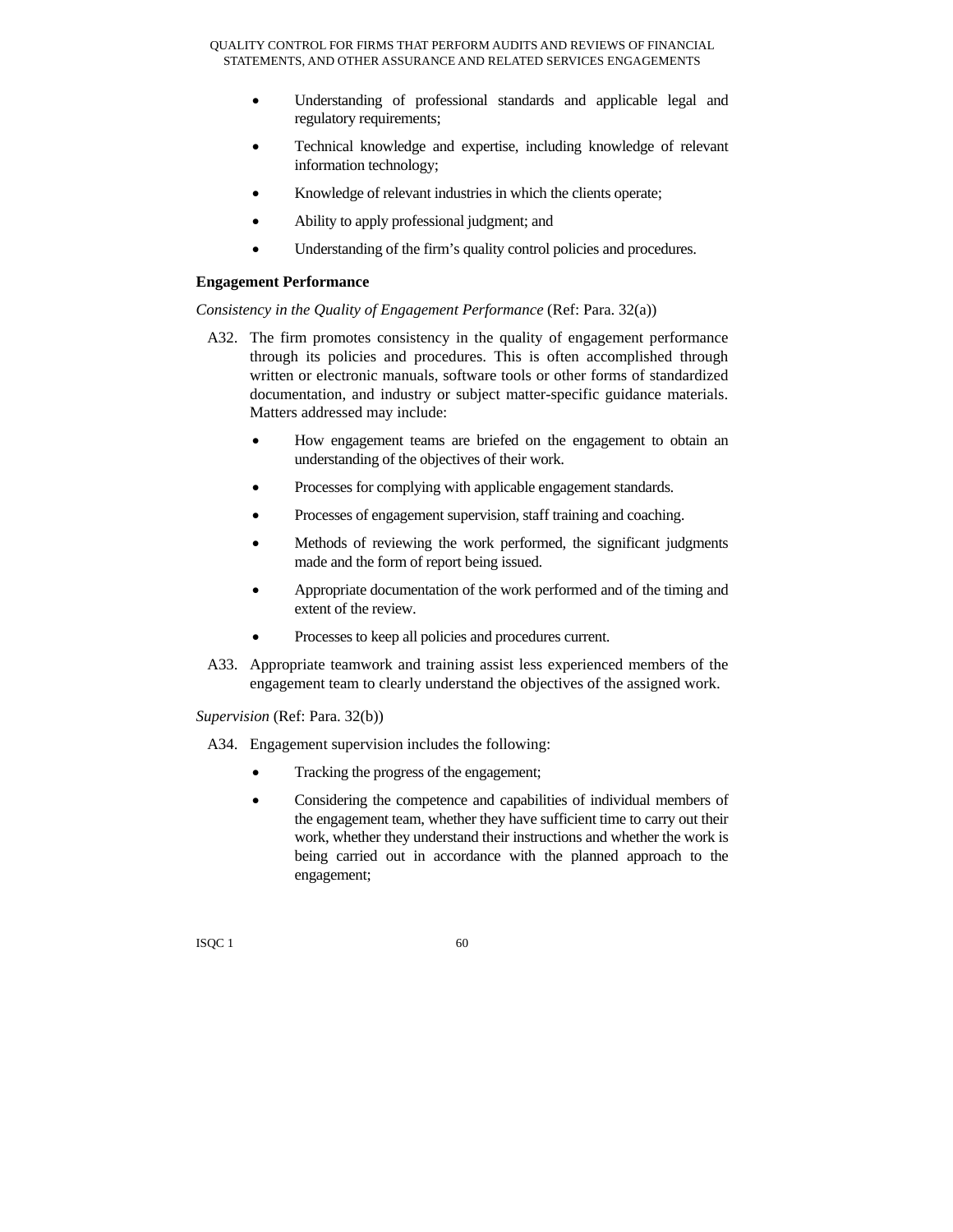- Addressing significant matters arising during the engagement, considering their significance and modifying the planned approach appropriately; and
- Identifying matters for consultation or consideration by more experienced engagement team members during the engagement.

## *Review* (Ref: Para. 32(c))

A35. A review consists of consideration of whether:

- The work has been performed in accordance with professional standards and applicable legal and regulatory requirements;
- Significant matters have been raised for further consideration;
- Appropriate consultations have taken place and the resulting conclusions have been documented and implemented;
- There is a need to revise the nature, timing and extent of work performed;
- The work performed supports the conclusions reached and is appropriately documented;
- The evidence obtained is sufficient and appropriate to support the report; and
- The objectives of the engagement procedures have been achieved.

*Consultation* (Ref: Para. 34)

- A36. Consultation includes discussion at the appropriate professional level, with individuals within or outside the firm who have specialized expertise.
- A37. Consultation uses appropriate research resources as well as the collective experience and technical expertise of the firm. Consultation helps to promote quality and improves the application of professional judgment. Appropriate recognition of consultation in the firm's policies and procedures helps to promote a culture in which consultation is recognized as a strength and encourages personnel to consult on difficult or contentious matters.
- A38. Effective consultation on significant technical, ethical and other matters within the firm or, where applicable, outside the firm can be achieved when those consulted:
	- Are given all the relevant facts that will enable them to provide informed advice; and
	- Have appropriate knowledge, seniority and experience,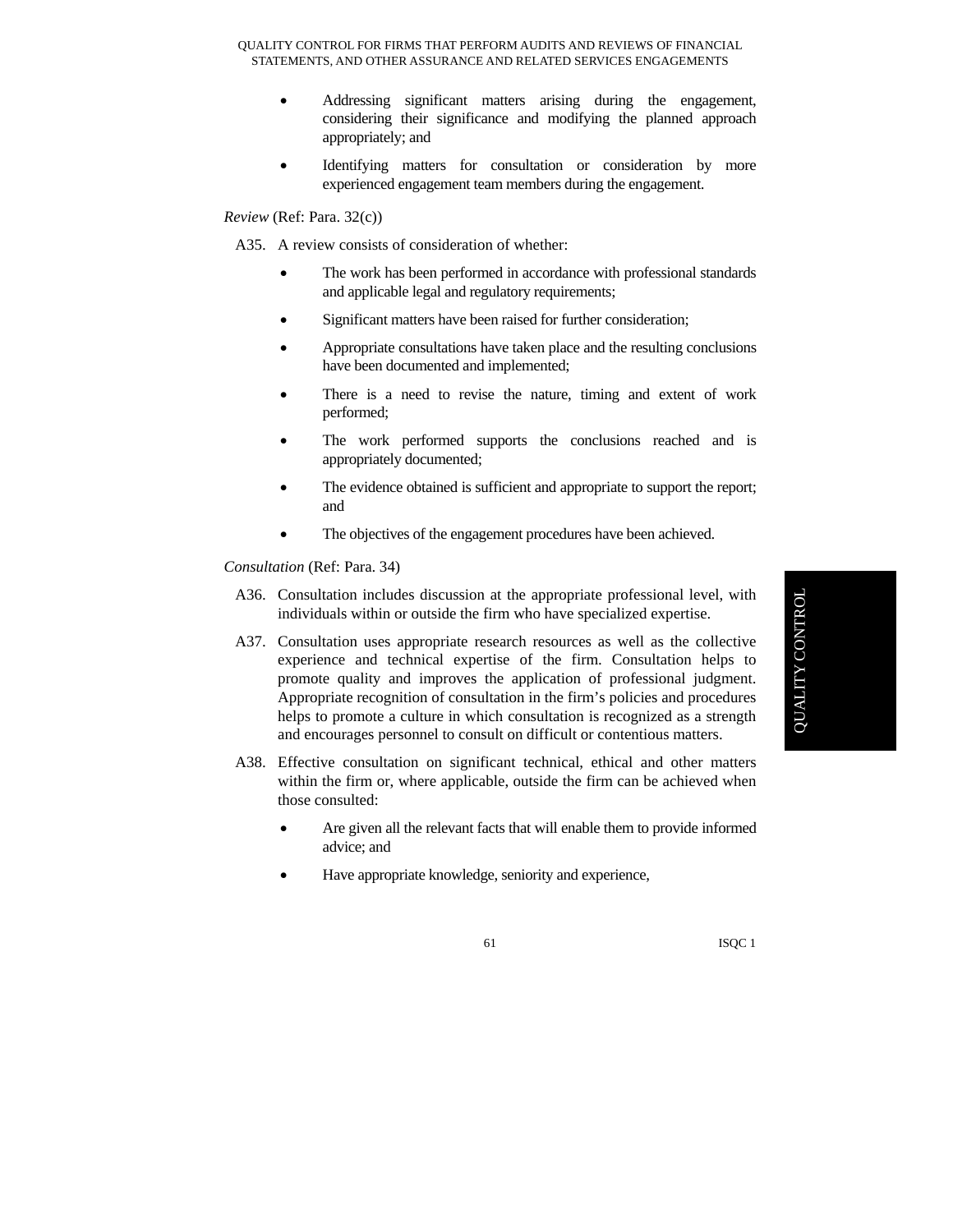#### QUALITY CONTROL FOR FIRMS THAT PERFORM AUDITS AND REVIEWS OF FINANCIAL STATEMENTS, AND OTHER ASSURANCE AND RELATED SERVICES ENGAGEMENTS

and when conclusions resulting from consultations are appropriately documented and implemented.

- A39. Documentation of consultations with other professionals that involve difficult or contentious matters that is sufficiently complete and detailed contributes to an understanding of:
	- The issue on which consultation was sought; and
	- The results of the consultation, including any decisions taken, the basis for those decisions and how they were implemented.

Considerations Specific to Smaller Firms

- A40. A firm needing to consult externally, for example, a firm without appropriate internal resources, may take advantage of advisory services provided by:
	- Other firms:
	- Professional and regulatory bodies; or
	- Commercial organizations that provide relevant quality control services.

Before contracting for such services, consideration of the competence and capabilities of the external provider helps the firm to determine whether the external provider is suitably qualified for that purpose.

#### *Engagement Quality Control Review*

Criteria for an Engagement Quality Control Review (Ref: Para. 35(b))

- A41. Criteria for determining which engagements, other than audits of financial statements of listed entities, are to be subject to an engagement quality control review may include, for example:
	- The nature of the engagement, including the extent to which it involves a matter of public interest.
	- The identification of unusual circumstances or risks in an engagement or class of engagements.
	- Whether laws or regulations require an engagement quality control review.

Nature, Timing and Extent of the Engagement Quality Control Review (Ref: Para. 36– 37)

A42. The engagement report is not dated until the completion of the engagement quality control review. However, documentation of the engagement quality control review may be completed after the date of the report.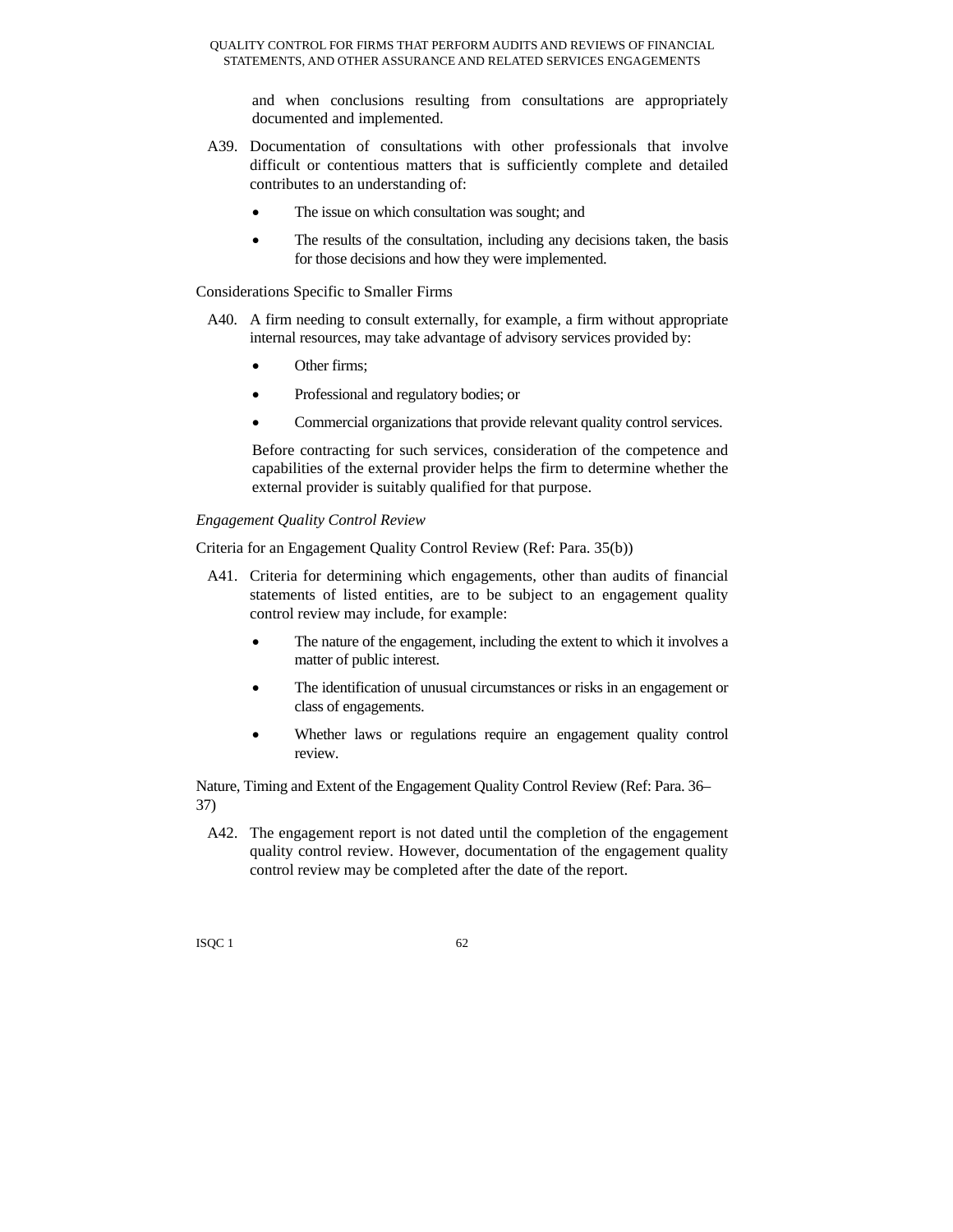- A43. Conducting the engagement quality control review in a timely manner at appropriate stages during the engagement allows significant matters to be promptly resolved to the engagement quality control reviewer's satisfaction on or before the date of the report.
- A44. The extent of the engagement quality control review may depend, among other things, on the complexity of the engagement, whether the entity is a listed entity, and the risk that the report might not be appropriate in the circumstances. The performance of an engagement quality control review does not reduce the responsibilities of the engagement partner.

Engagement Quality Control Review of a Listed Entity (Ref: Para. 38)

- A45. Other matters relevant to evaluating the significant judgments made by the engagement team that may be considered in an engagement quality control review of an audit of financial statements of a listed entity include:
	- Significant risks identified during the engagement and the responses to those risks.
	- Judgments made, particularly with respect to materiality and significant risks.
	- The significance and disposition of corrected and uncorrected misstatements identified during the engagement.
	- The matters to be communicated to management and those charged with governance and, where applicable, other parties such as regulatory bodies.

These other matters, depending on the circumstances, may also be applicable for engagement quality control reviews for audits of the financial statements of other entities as well as reviews of financial statements and other assurance and related services engagements.

# Considerations specific to public sector audit organizations

A46. Although not referred to as listed entities, as described in paragraph A16, certain public sector entities may be of sufficient significance to warrant performance of an engagement quality control review.

# *Criteria for the Eligibility of Engagement Quality Control Reviewers*

Sufficient and Appropriate Technical Expertise, Experience and Authority (Ref: Para. 39(a))

A47. What constitutes sufficient and appropriate technical expertise, experience and authority depends on the circumstances of the engagement. For example, the engagement quality control reviewer for an audit of the financial statements of a listed entity is likely to be an individual with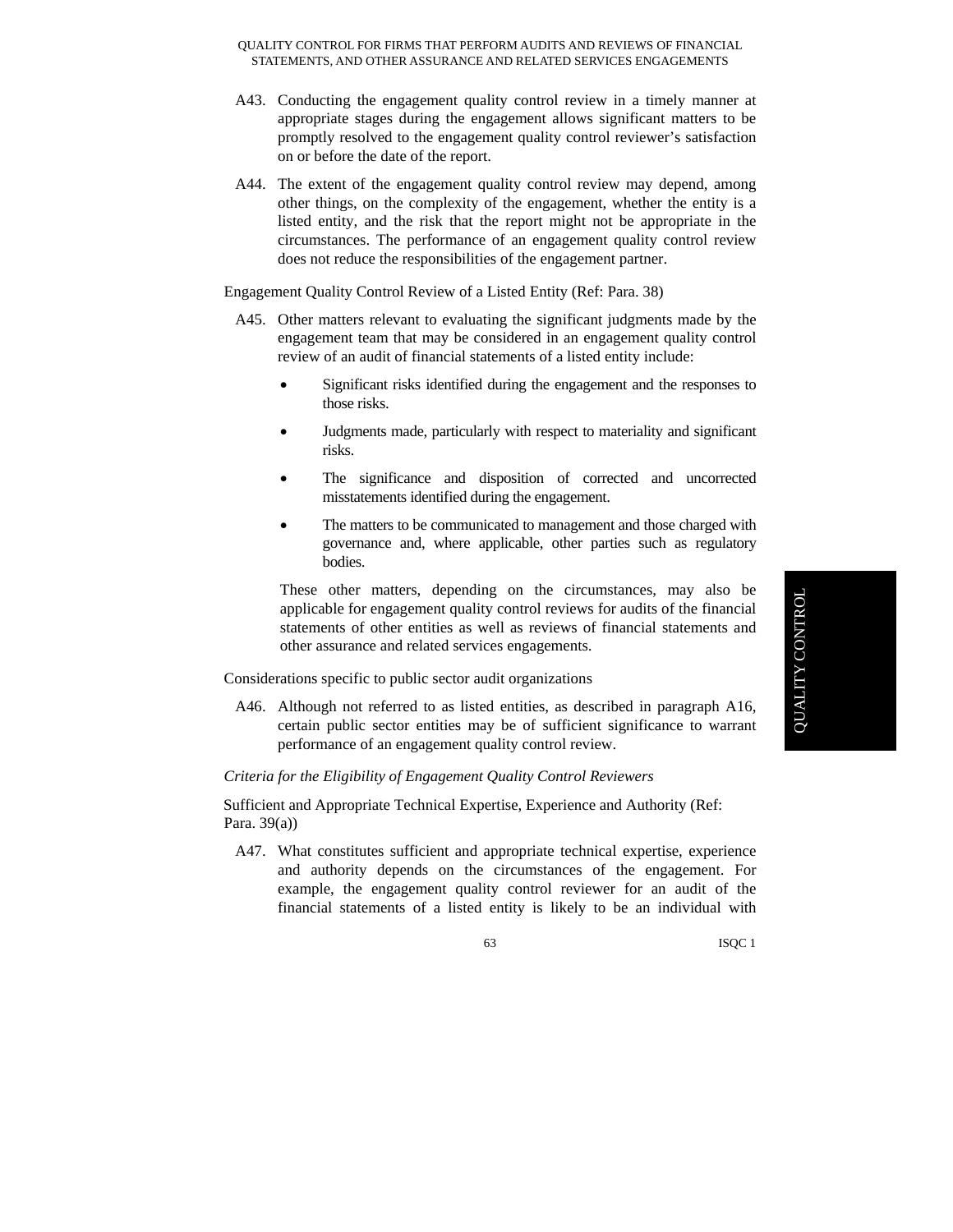sufficient and appropriate experience and authority to act as an audit engagement partner on audits of financial statements of listed entities.

Consultation with the Engagement Quality Control Reviewer (Ref: Para. 39(b))

A48. The engagement partner may consult the engagement quality control reviewer during the engagement, for example, to establish that a judgment made by the engagement partner will be acceptable to the engagement quality control reviewer. Such consultation avoids identification of differences of opinion at a late stage of the engagement and need not compromise the engagement quality control reviewer's eligibility to perform the role. Where the nature and extent of the consultations become significant the reviewer's objectivity may be compromised unless care is taken by both the engagement team and the reviewer to maintain the reviewer's objectivity. Where this is not possible, another individual within the firm or a suitably qualified external person may be appointed to take on the role of either the engagement quality control reviewer or the person to be consulted on the engagement.

Objectivity of the Engagement Quality Control Reviewer (Ref: Para. 40)

- A49. The firm is required to establish policies and procedures designed to maintain objectivity of the engagement quality control reviewer. Accordingly, such policies and procedures provide that the engagement quality control reviewer:
	- Where practicable, is not selected by the engagement partner;
	- Does not otherwise participate in the engagement during the period of review;
	- Does not make decisions for the engagement team; and
	- Is not subject to other considerations that would threaten the reviewer's objectivity.

Considerations specific to smaller firms

A50. It may not be practicable, in the case of firms with few partners, for the engagement partner not to be involved in selecting the engagement quality control reviewer. Suitably qualified external persons may be contracted where sole practitioners or small firms identify engagements requiring engagement quality control reviews. Alternatively, some sole practitioners or small firms may wish to use other firms to facilitate engagement quality control reviews. Where the firm contracts suitably qualified external persons, the requirements in paragraphs 39–41 and guidance in paragraphs A47–A48 apply.

Considerations specific to public sector audit organizations

A51. In the public sector, a statutorily appointed auditor (for example, an Auditor General, or other suitably qualified person appointed on behalf of the Auditor

 $ISQC<sub>1</sub>$ 

| ۰,           |                  |
|--------------|------------------|
| ï            | I<br>٠<br>٠<br>٠ |
| ۰.<br>×<br>٩ |                  |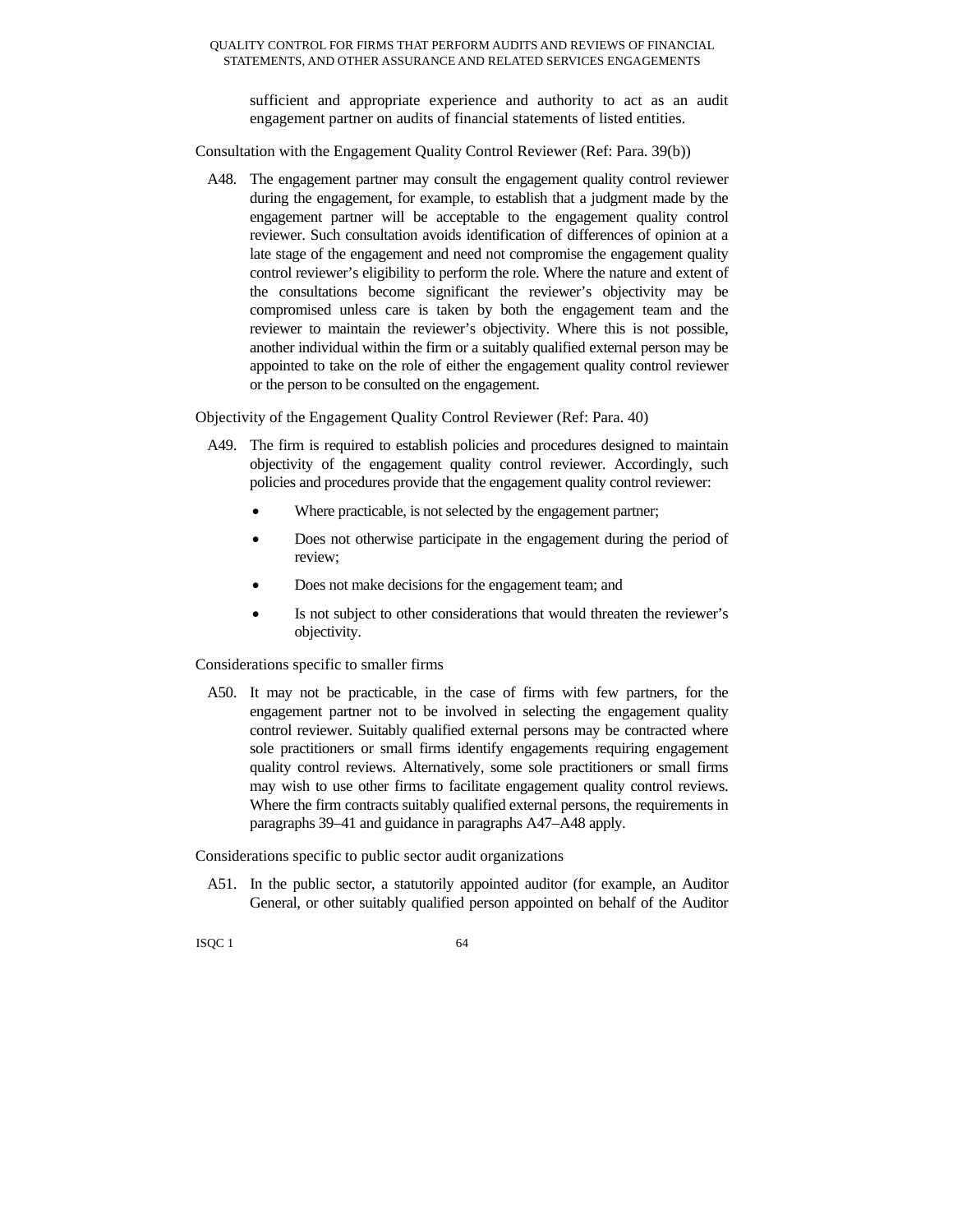General) may act in a role equivalent to that of engagement partner with overall responsibility for public sector audits. In such circumstances, where applicable, the selection of the engagement quality control reviewer includes consideration of the need for independence from the audited entity and the ability of the engagement quality control reviewer to provide an objective evaluation.

#### *Differences of Opinion* (Ref: Para. 43)

- A52. Effective procedures encourage identification of differences of opinion at an early stage, provide clear guidelines as to the successive steps to be taken thereafter, and require documentation regarding the resolution of the differences and the implementation of the conclusions reached.
- A53. Procedures to resolve such differences may include consulting with another practitioner or firm, or a professional or regulatory body.

#### *Engagement Documentation*

Completion of the Assembly of Final Engagement Files (Ref: Para. 45)

- A54. Law or regulation may prescribe the time limits by which the assembly of final engagement files for specific types of engagement is to be completed. Where no such time limits are prescribed in law or regulation, paragraph 45 requires the firm to establish time limits that reflect the need to complete the assembly of final engagement files on a timely basis. In the case of an audit, for example, such a time limit would ordinarily not be more than 60 days after the date of the auditor's report.
- A55. Where two or more different reports are issued in respect of the same subject matter information of an entity, the firm's policies and procedures relating to time limits for the assembly of final engagement files address each report as if it were for a separate engagement. This may, for example, be the case when the firm issues an auditor's report on a component's financial information for group consolidation purposes and, at a subsequent date, an auditor's report on the same financial information for statutory purposes.

Confidentiality, Safe Custody, Integrity, Accessibility and Retrievability of Engagement Documentation (Ref: Para. 46)

A56. Relevant ethical requirements establish an obligation for the firm's personnel to observe at all times the confidentiality of information contained in engagement documentation, unless specific client authority has been given to disclose information, or there is a legal or professional duty to do so. Specific laws or regulations may impose additional obligations on the firm's personnel to maintain client confidentiality, particularly where data of a personal nature are concerned.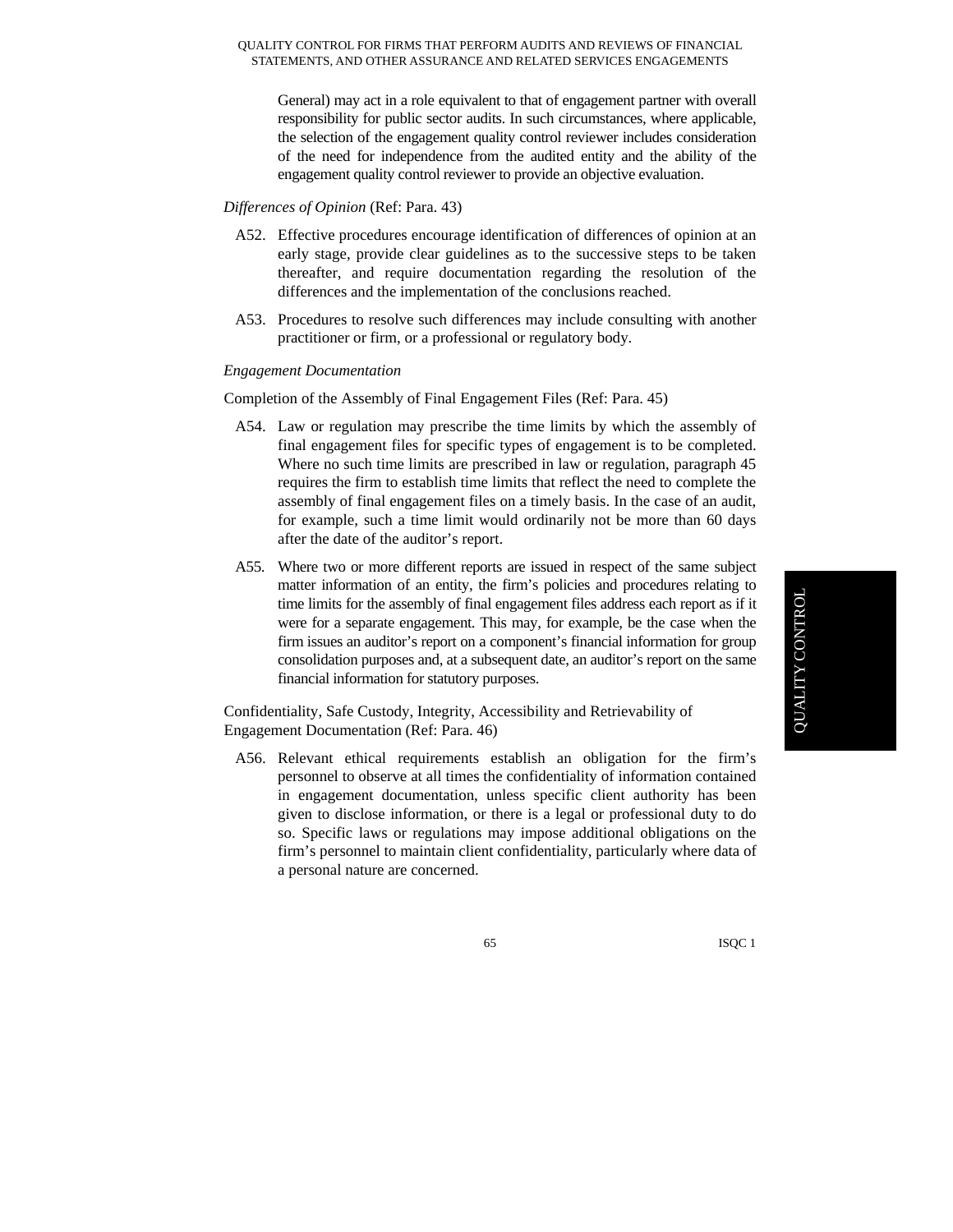#### QUALITY CONTROL FOR FIRMS THAT PERFORM AUDITS AND REVIEWS OF FINANCIAL STATEMENTS, AND OTHER ASSURANCE AND RELATED SERVICES ENGAGEMENTS

- A57. Whether engagement documentation is in paper, electronic or other media, the integrity, accessibility or retrievability of the underlying data may be compromised if the documentation could be altered, added to or deleted without the firm's knowledge, or if it could be permanently lost or damaged. Accordingly, controls that the firm designs and implements to avoid unauthorized alteration or loss of engagement documentation may include those that:
	- Enable the determination of when and by whom engagement documentation was created, changed or reviewed;
	- Protect the integrity of the information at all stages of the engagement, especially when the information is shared within the engagement team or transmitted to other parties via the Internet;
	- Prevent unauthorized changes to the engagement documentation; and
	- Allow access to the engagement documentation by the engagement team and other authorized parties as necessary to properly discharge their responsibilities.
- A58. Controls that the firm designs and implements to maintain the confidentiality, safe custody, integrity, accessibility and retrievability of engagement documentation may include the following:
	- The use of a password among engagement team members to restrict access to electronic engagement documentation to authorized users.
	- Appropriate back-up routines for electronic engagement documentation at appropriate stages during the engagement.
	- Procedures for properly distributing engagement documentation to the team members at the start of the engagement, processing it during engagement, and collating it at the end of engagement.
	- Procedures for restricting access to, and enabling proper distribution and confidential storage of, hardcopy engagement documentation.
- A59. For practical reasons, original paper documentation may be electronically scanned for inclusion in engagement files. In such cases, the firm's procedures designed to maintain the integrity, accessibility, and retrievability of the documentation may include requiring the engagement teams to:
	- Generate scanned copies that reflect the entire content of the original paper documentation, including manual signatures, cross-references and annotations;
	- Integrate the scanned copies into the engagement files, including indexing and signing off on the scanned copies as necessary; and
	- Enable the scanned copies to be retrieved and printed as necessary.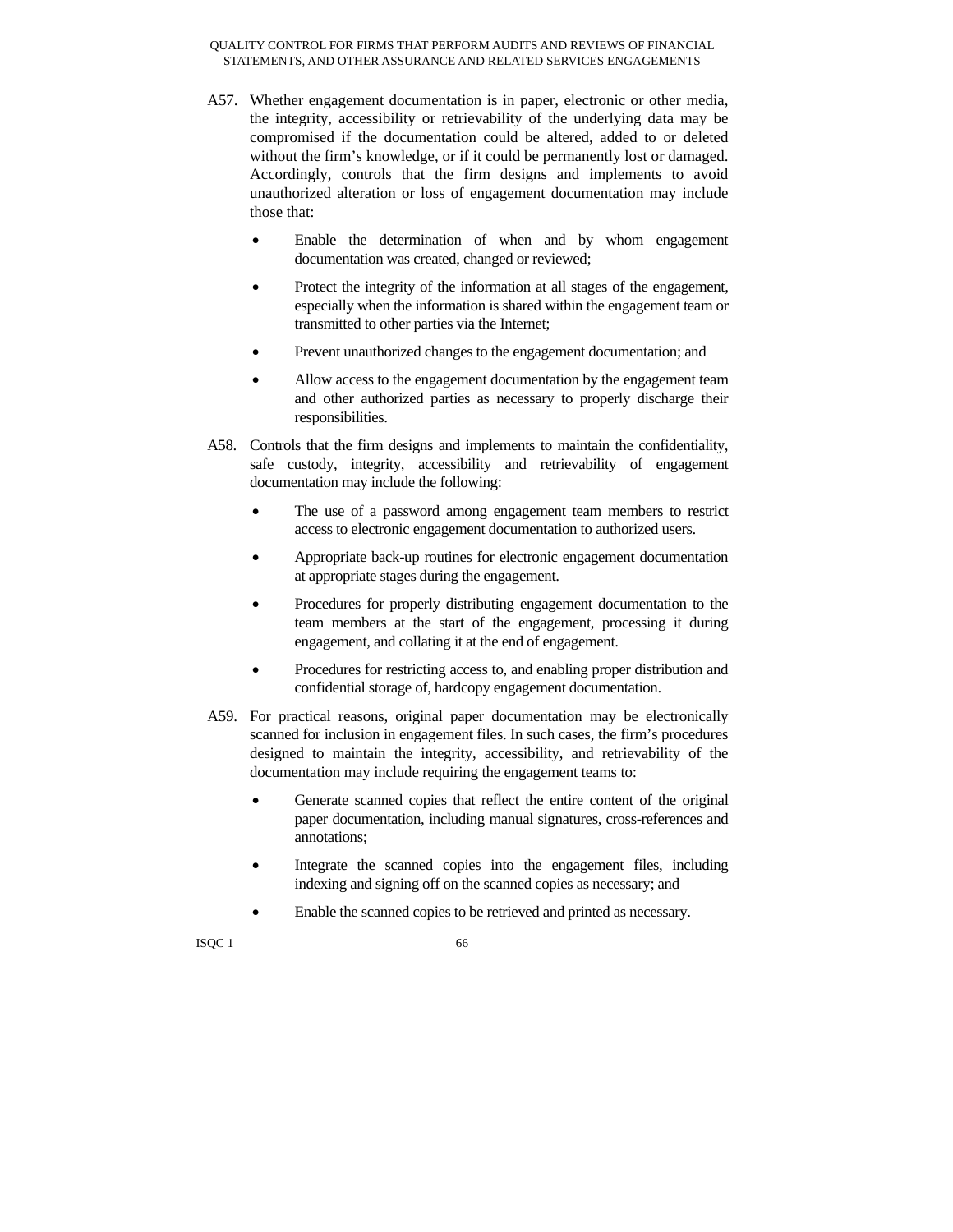There may be legal, regulatory or other reasons for a firm to retain original paper documentation that has been scanned.

Retention of Engagement Documentation (Ref: Para. 47)

- A60. The needs of the firm for retention of engagement documentation, and the period of such retention, will vary with the nature of the engagement and the firm's circumstances, for example, whether the engagement documentation is needed to provide a record of matters of continuing significance to future engagements. The retention period may also depend on other factors, such as whether local law or regulation prescribes specific retention periods for certain types of engagements, or whether there are generally accepted retention periods in the jurisdiction in the absence of specific legal or regulatory requirements.
- A61. In the specific case of audit engagements, the retention period would ordinarily be no shorter than five years from the date of the auditor's report, or, if later, the date of the group auditor's report.
- A62. Procedures that the firm adopts for retention of engagement documentation include those that enable the requirements of paragraph 47 to be met during the retention period, for example to:
	- Enable the retrieval of, and access to, the engagement documentation during the retention period, particularly in the case of electronic documentation since the underlying technology may be upgraded or changed over time;
	- Provide, where necessary, a record of changes made to engagement documentation after the engagement files have been completed; and
	- Enable authorized external parties to access and review specific engagement documentation for quality control or other purposes.

Ownership of engagement documentation

A63. Unless otherwise specified by law or regulation, engagement documentation is the property of the firm. The firm may, at its discretion, make portions of, or extracts from, engagement documentation available to clients, provided such disclosure does not undermine the validity of the work performed, or, in the case of assurance engagements, the independence of the firm or its personnel.

# **Monitoring**

*Monitoring the Firm's Quality Control Policies and Procedures* (Ref: Para. 48)

- A64. The purpose of monitoring compliance with quality control policies and procedures is to provide an evaluation of:
	- Adherence to professional standards and applicable legal and regulatory requirements;

67 ISQC 1

QUALITY CONTROL **QUALITY CONTROL**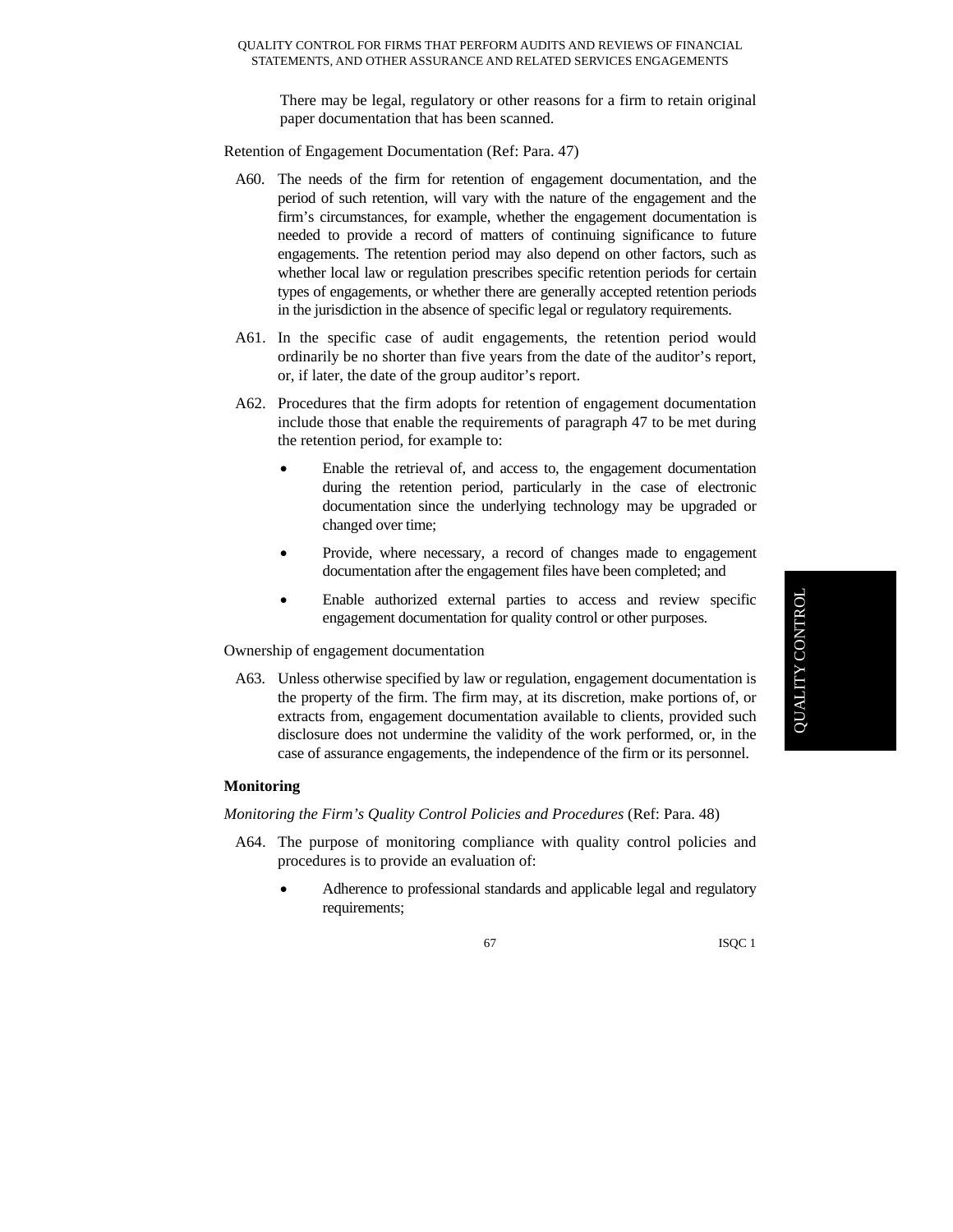- Whether the system of quality control has been appropriately designed and effectively implemented; and
- Whether the firm's quality control policies and procedures have been appropriately applied, so that reports that are issued by the firm or engagement partners are appropriate in the circumstances.
- A65. Ongoing consideration and evaluation of the system of quality control include matters such as the following:
	- Analysis of:
		- New developments in professional standards and applicable legal and regulatory requirements, and how they are reflected in the firm's policies and procedures where appropriate;
		- Written confirmation of compliance with policies and procedures on independence;
		- Continuing professional development, including training; and
		- Decisions related to acceptance and continuance of client relationships and specific engagements.
	- Determination of corrective actions to be taken and improvements to be made in the system, including the provision of feedback into the firm's policies and procedures relating to education and training.
	- Communication to appropriate firm personnel of weaknesses identified in the system, in the level of understanding of the system, or compliance with it.
	- Follow-up by appropriate firm personnel so that necessary modifications are promptly made to the quality control policies and procedures.
- A66. Inspection cycle policies and procedures may, for example, specify a cycle that spans three years. The manner in which the inspection cycle is organized, including the timing of selection of individual engagements, depends on many factors, such as the following:
	- The size of the firm.
	- The number and geographic location of offices.
	- The results of previous monitoring procedures.
	- The degree of authority both personnel and offices have (for example, whether individual offices are authorized to conduct their own inspections or whether only the head office may conduct them).
	- The nature and complexity of the firm's practice and organization.
	- The risks associated with the firm's clients and specific engagements.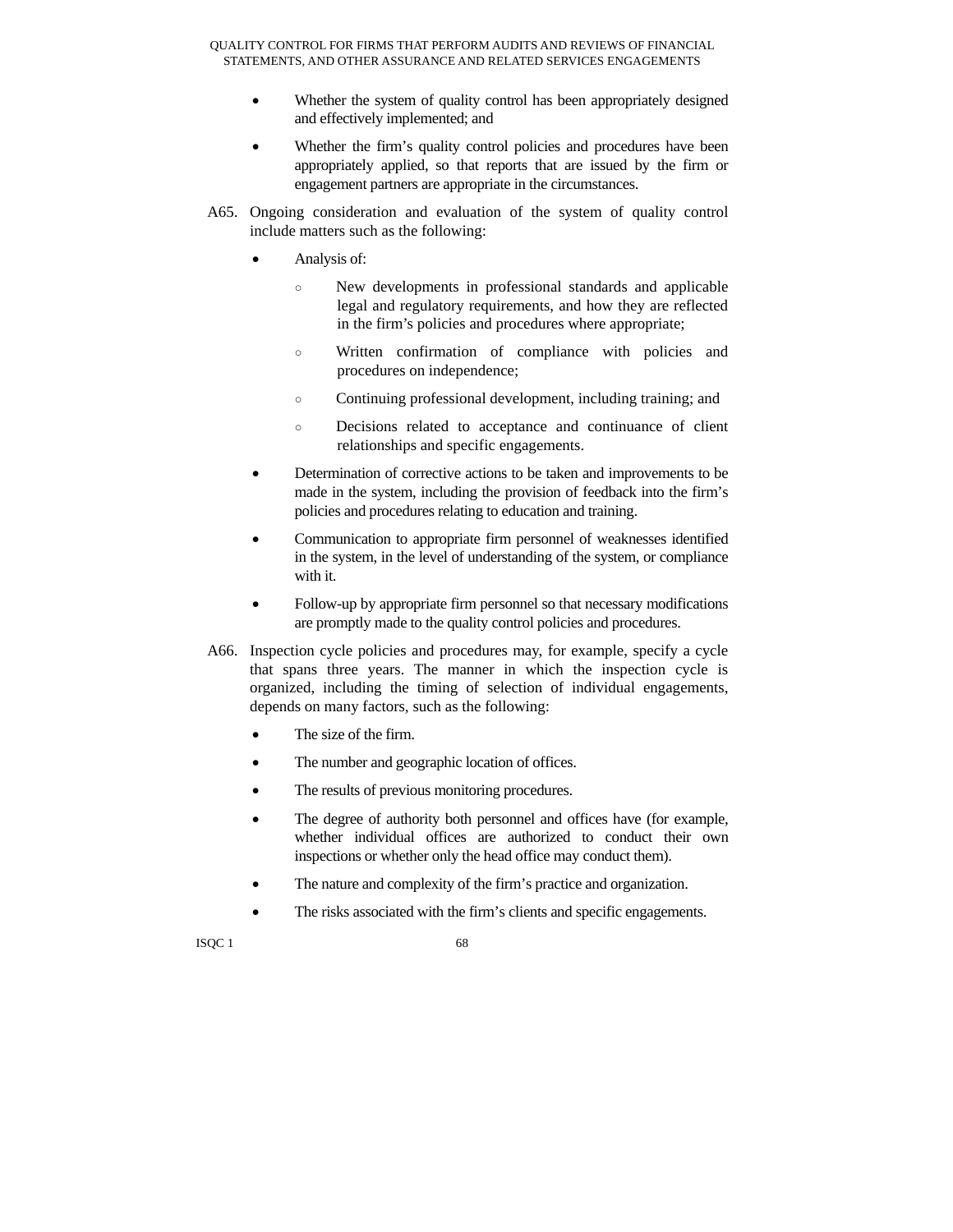QUALITY CONTROL FOR FIRMS THAT PERFORM AUDITS AND REVIEWS OF FINANCIAL STATEMENTS, AND OTHER ASSURANCE AND RELATED SERVICES ENGAGEMENTS

A67. The inspection process includes the selection of individual engagements, some of which may be selected without prior notification to the engagement team. In determining the scope of the inspections, the firm may take into account the scope or conclusions of an independent external inspection program. However, an independent external inspection program does not act as a substitute for the firm's own internal monitoring program.

#### Considerations Specific to Smaller Firms

A68. In the case of small firms, monitoring procedures may need to be performed by individuals who are responsible for design and implementation of the firm's quality control policies and procedures, or who may be involved in performing the engagement quality control review. A firm with a limited number of persons may choose to use a suitably qualified external person or another firm to carry out engagement inspections and other monitoring procedures. Alternatively, the firm may establish arrangements to share resources with other appropriate organizations to facilitate monitoring activities.

#### *Communicating Deficiencies* (Ref: Para. 50)

A69. The reporting of identified deficiencies to individuals other than the relevant engagement partners need not include an identification of the specific engagements concerned, although there may be cases where such identification may be necessary for the proper discharge of the responsibilities of the individuals other than the engagement partners.

#### *Complaints and Allegations*

Source of Complaints and Allegations (Ref: Para. 55)

A70. Complaints and allegations (which do not include those that are clearly frivolous) may originate from within or outside the firm. They may be made by firm personnel, clients or other third parties. They may be received by engagement team members or other firm personnel.

Investigation Policies and Procedures (Ref: Para. 56)

- A71. Policies and procedures established for the investigation of complaints and allegations may include for example, that the partner supervising the investigation:
	- Has sufficient and appropriate experience;
	- Has authority within the firm; and
	- Is otherwise not involved in the engagement.

The partner supervising the investigation may involve legal counsel as necessary.

QUALITY CONTROL **QUALITY CONTROL**